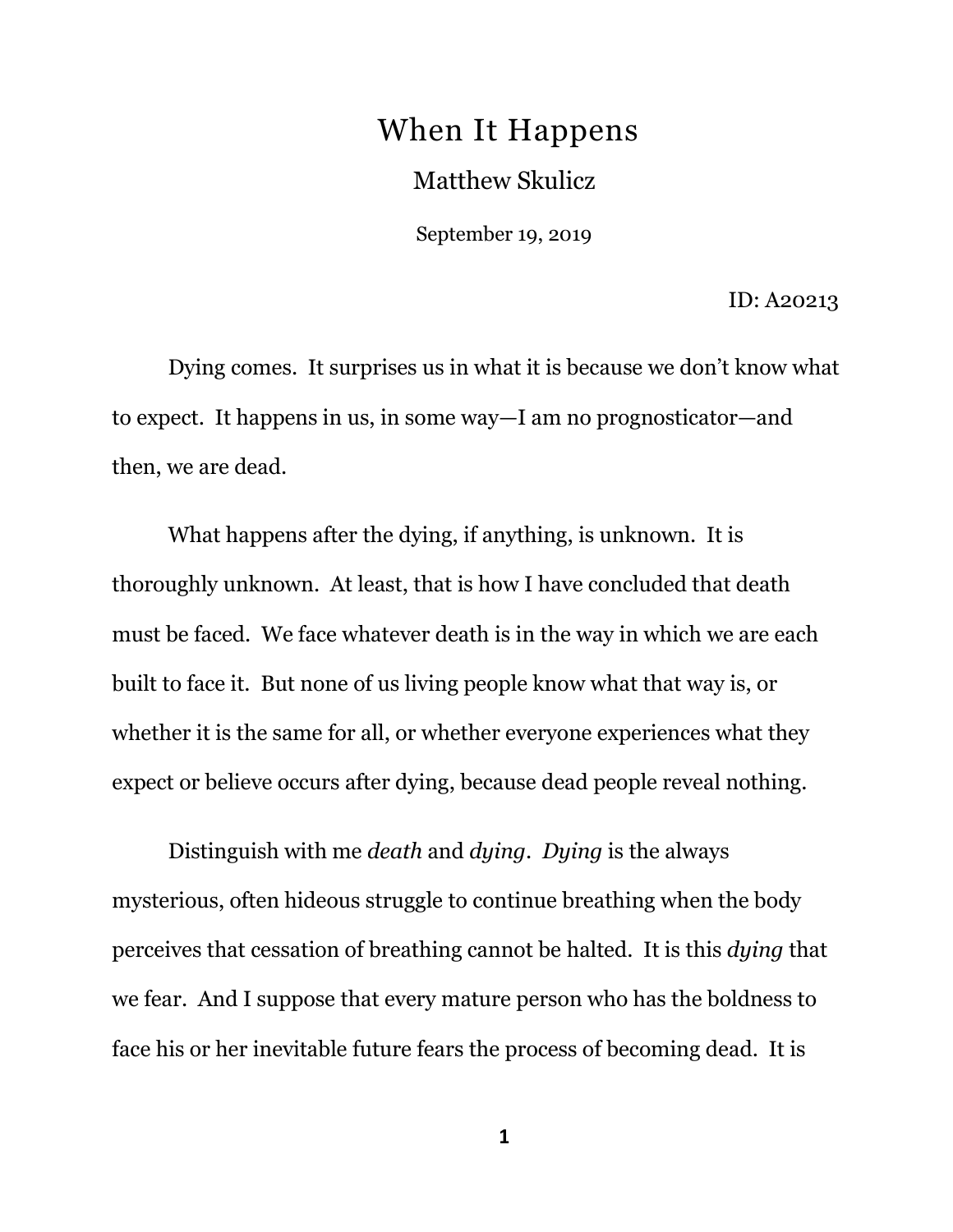sometimes painful. It is sometimes quick and silent, unforetold. It is always a separation from someone or something loved—even if it comes down simply to the dying of one's ego that is loved and must be given up. In dying, everyone loses what it dearest and surest.

Then what? This answer no one knows. Many believe one or another of various "afterlife" prospects. But belief is simply the preservation of stories in one's heart. For example, if you hold the knowledge of the "afterlife" which your religion teaches, what do you actually have? A story. That's all. Is it true? No one knows, though many believe.

What does this tell us about believing? Believing is one's spiritual response to pain, suffering, or the presumed onset of dying. In the face of these fearful crushers of the human spirit, the spirit constructs a story which embodies that person's hope for what comes after dying—or else, and more likely, the person's spirit accepts a story that someone (parent, priest, rabbi, shaman, imam, . . .) has told that person about what to expect after dying. That's all—just a story—and indeed, a story which no one can validate as true because in all our two million years of human evolutionary history, absolutely no one has ever been able to produce for us conclusive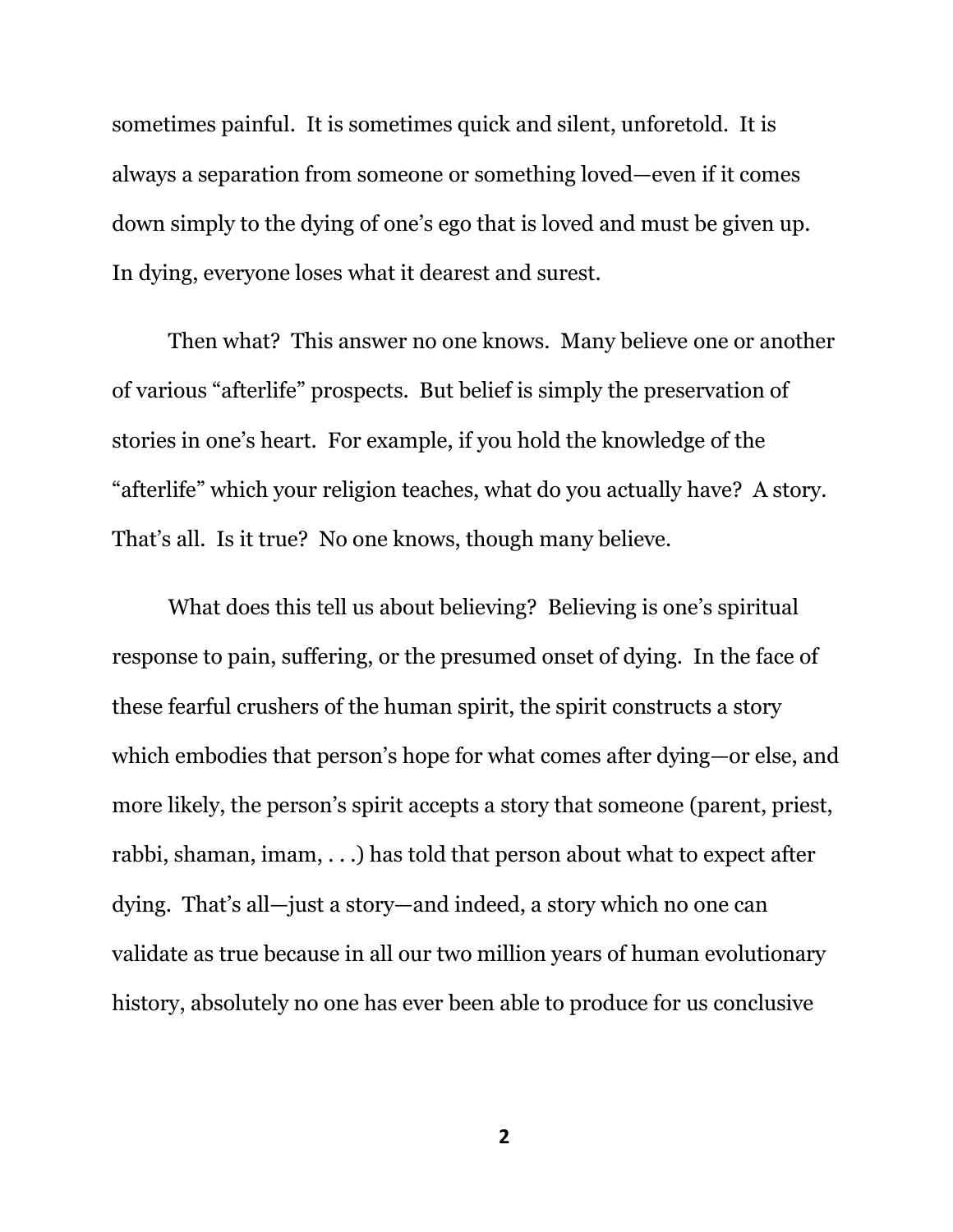first-hand evidence or testimony about the circumstance which we might call "after-dying."

For, indeed, each of these accounts of after-dying is as whispery and diaphanous as a dream. Each is a hope deferred, a blessing awaited, a joy anticipated. What is missing in each of them is a way to determine their validity in reality.

We do not even know how to articulate the experience of death—of whatever follows dying, if anything actually does. Can we call it "being dead"? I don't think so because the verb *being* implies an on-going state of existence. The phrase "being dead" means that individual consciousness persists after dying, for better or for worse. For some, that state of "afterlife" might seem inviting. Other people might see eternal afterlife as horrid and painful.

That is especially true for those who believe in a God which is somehow separate or distinguishable from them as individuals. If it turns out that "after-dying" is actually as I was taught as a child to believe—that there is a kindly God who loves all of us and welcomes us into the peaceful kingdom, then, good for us, and good for God. I, for one, will be pleasantly surprised, I suppose, to be existing in such paradisal circumstances. It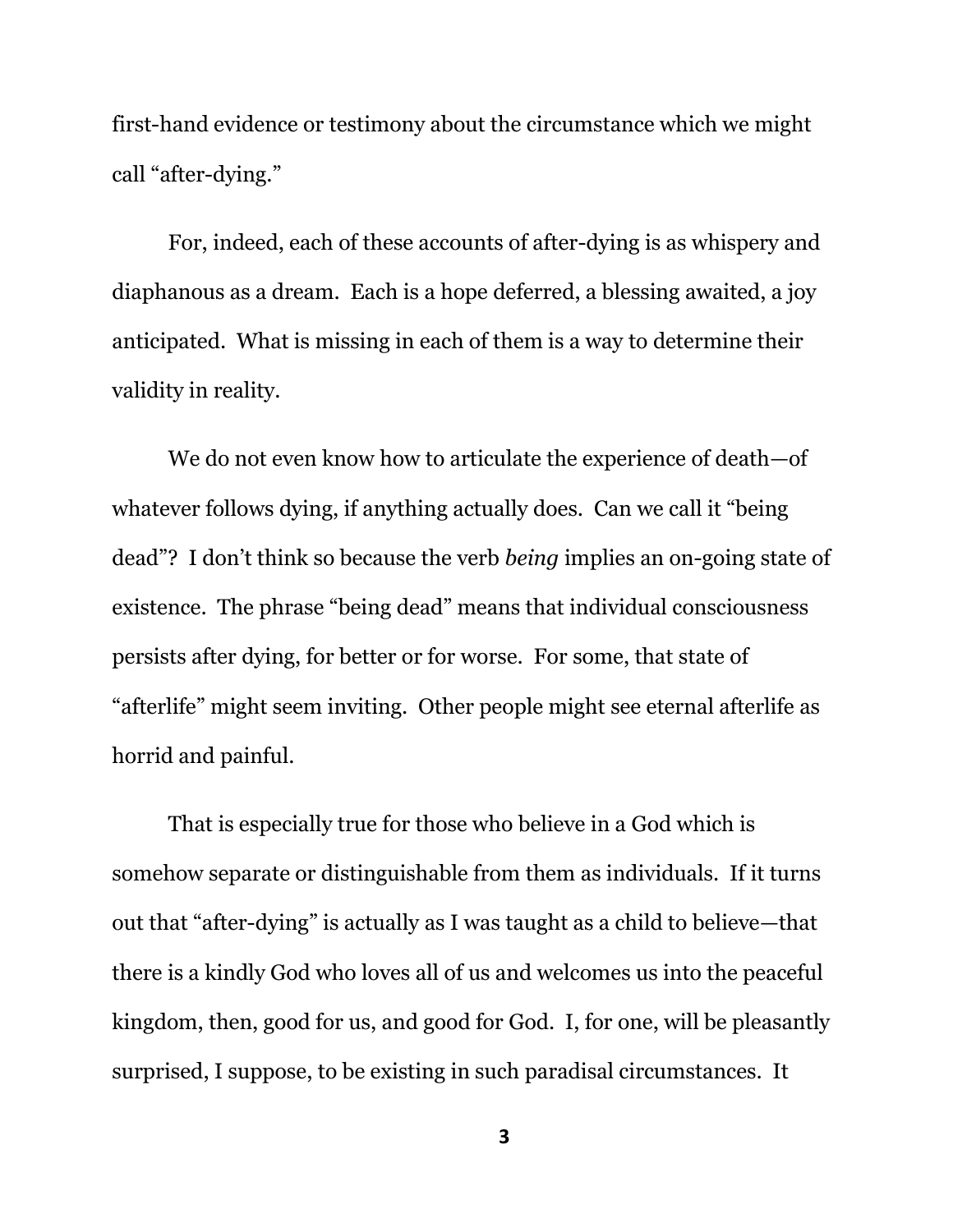would be a welcome result, I suppose, but I don't expect after-dying to be so.

On the other hand, in after-dying we may be the victims of an allpowerful but uncompromising God who is exactly what many fear: a vengeful God whose eyes are set on us! What if he/it is a terrorizing deity who expects his Christians to forgive each other, but who himself does not forgive? Then like all the rest of humanity, I suppose, we are tanked. That would be unpleasant. But I am consoled by my expectation that after-dying is not that. – If I am wrong here, then God will have all his faithful and dutiful devotees over in one corner, huddled like sheep, and the rest of us goats will continue to get into trouble, and be condemned, and remain stewing painfully in our everlasting hour of regret and shame.

Things could be worse. Perhaps it is the Tibetan Buddhists who have the most accurate view of after-dying: that the whole purpose of that experience is to test your spiritual perfection by scaring you into facing the decision to continue to endure the pain of the fear, or to choose to re-enter the world of causality and suffering. I think I won't worry about that one too much. Spiritual perfection is a long way off for me. So, if I get scared into returning, that's what will happen. So?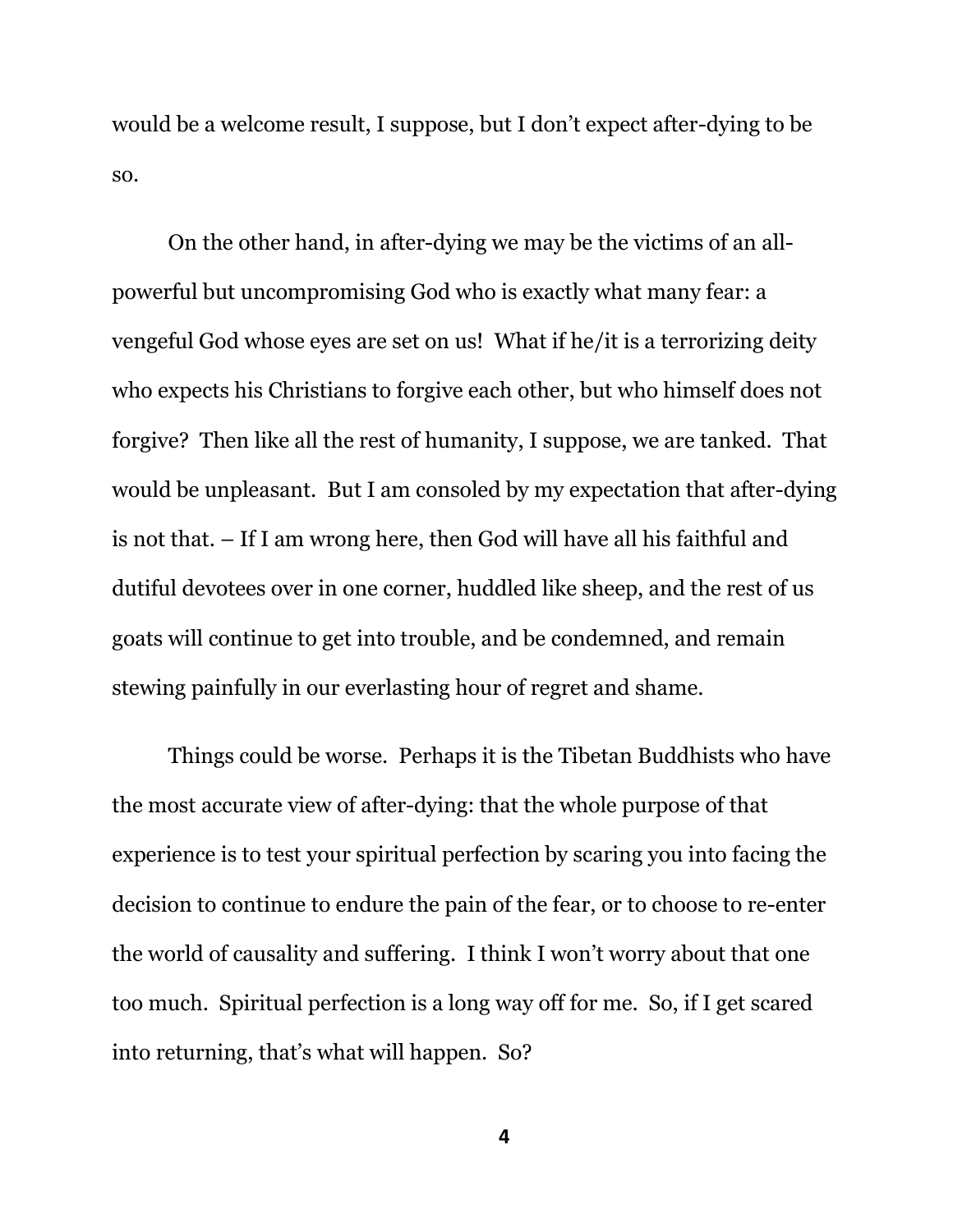My current thinking about after-dying is this. None of it matters. None of the stories matter, that's for sure. They're all stories advocating good behavior, or at least, hope. But I think that *trying* to be good in the areas in which I am naturally inept at being good leads nowhere. If I am good at opening doors for people, that is not my choice—that is my nature. It is part of the "package" of who I am. I deserve no praise or reward for that.

And if I am bad at something—say, giving five bucks to a homeless guy on the street—likewise, that is my nature, and I deserve neither condemnation for it nor instruction on how to be better—unless I ask for that instruction.

All of us are good and bad, depending on the situation and our experience with similar prior situations, and on how we feel that day, and on the availability of the time or money necessary to accomplish the task. That is, what I can control about such situations of good actions I *do* control according to my nature. I do who I am. That's all.

To try to be something that I think I *should* be without genuinely *being* it is a farce, a falsehood, a pretense, a lie to myself and to other people. What do I gain by showing off my generosity to other people if it is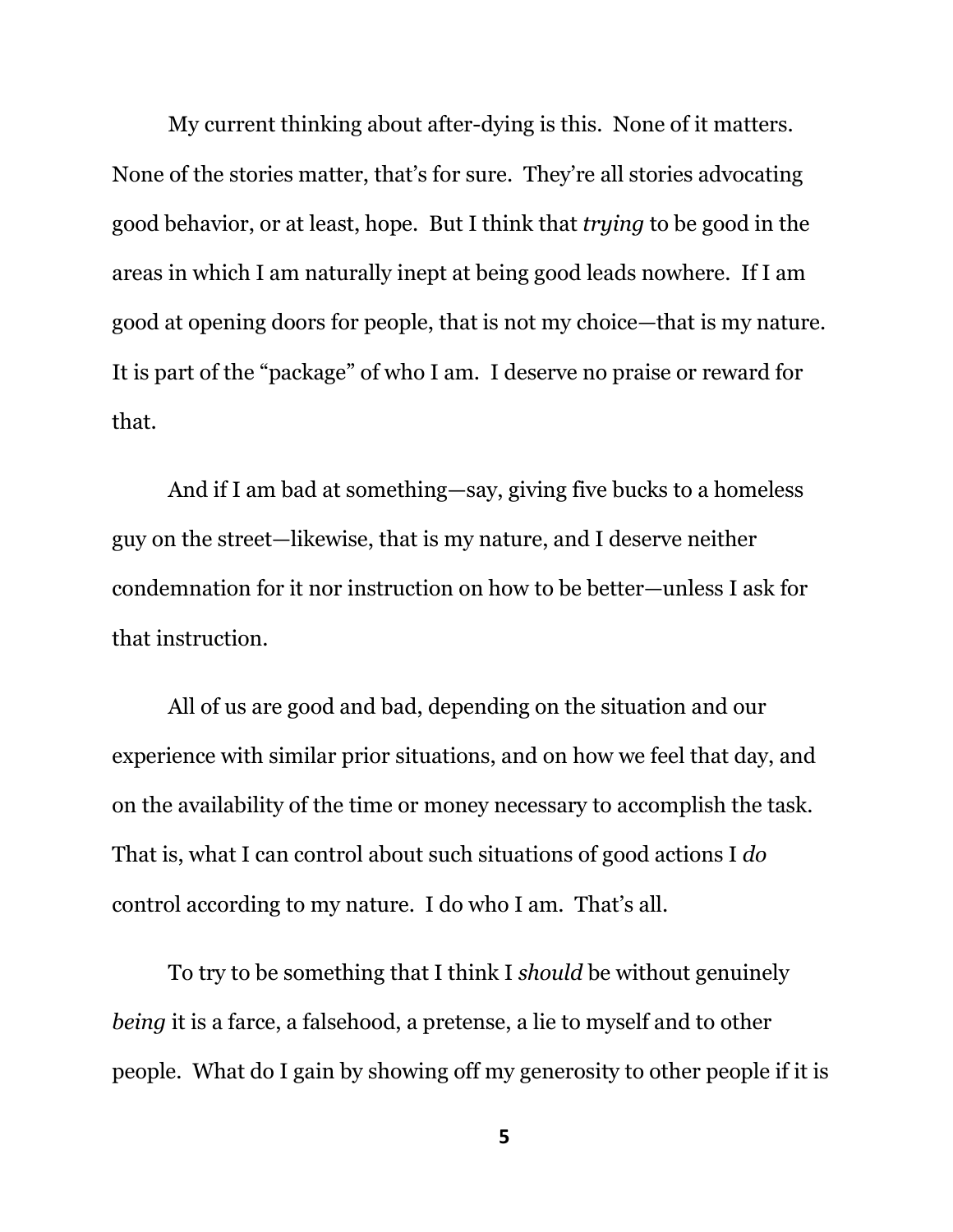not heartfelt? In that case, I am simply paying for praise or satisfaction of my own vanity. Doing that is not generosity. It is nonsense.

So I try to behave genuinely toward others and I try to accept others as behaving genuinely toward me (unless I feel their pretense.) And I expect nothing in this life nor in the after-dying as reward or punishment for that. I expect that I will simply evaporate—that my consciousness, my essential "me" will simply dissolve into the void in which existence occurs. When that happens, I will not "be dead." I will simply no longer exist—not a trace of me.

But that is not the whole of it. I accept and carry with me the recognition of a universal binding entity in which every thing exists. I realize that I exist in this entity every time my mind turns toward the realities of my place or portion or condition in the world. I accept that I truly exist. I am not a spirit who imagines a body or a body whose chemistry concocts the notion of a spirit. I am a whole integrated thing: more than simple—or super-complex—biochemistry; less than selfsufficient. I cannot account for my existence, certainly not through the power of my willing my existence—nor through the wonders of modern biochemistry.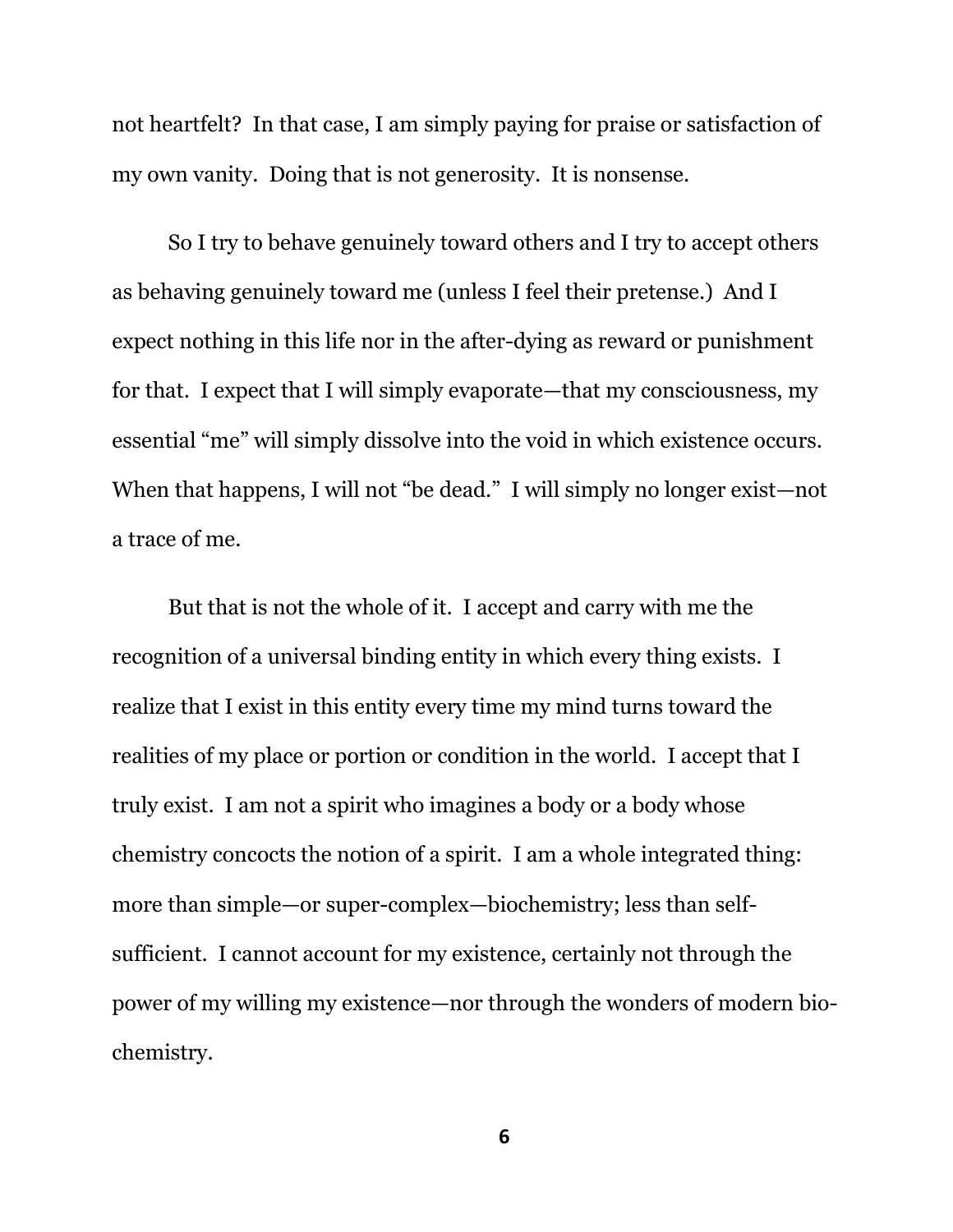My understanding of this universal entity and of my relation to it is this. This entity, which I call, un-uniquely, "the Source," is that which exists. The Source is everything which exists, with respect to its quality of existence. This computer monitor before me, and the pen beside it, and the papers scattered around it, and I, typing the words of my story into its computer, all these things are the Source manifesting itself as each of these individual things and persons, as well as all the other things, persons, events, happenings, imaginings, stories, songs, and situations which comprise the real, existing universe.

The Source, in reality, molds and contorts itself into every one of the components of the actual universe. And each thing is itself and grows increasingly into its aged self as the Source forms itself in continuing and always-changing duration into that thing.

From the Source springs all things because all things are the Source; all things exist because the Source exists, and from it comes the existence of all things.

It is as though the Source hums a tune, and we come into being in that melody to dance to it, until it stops for us.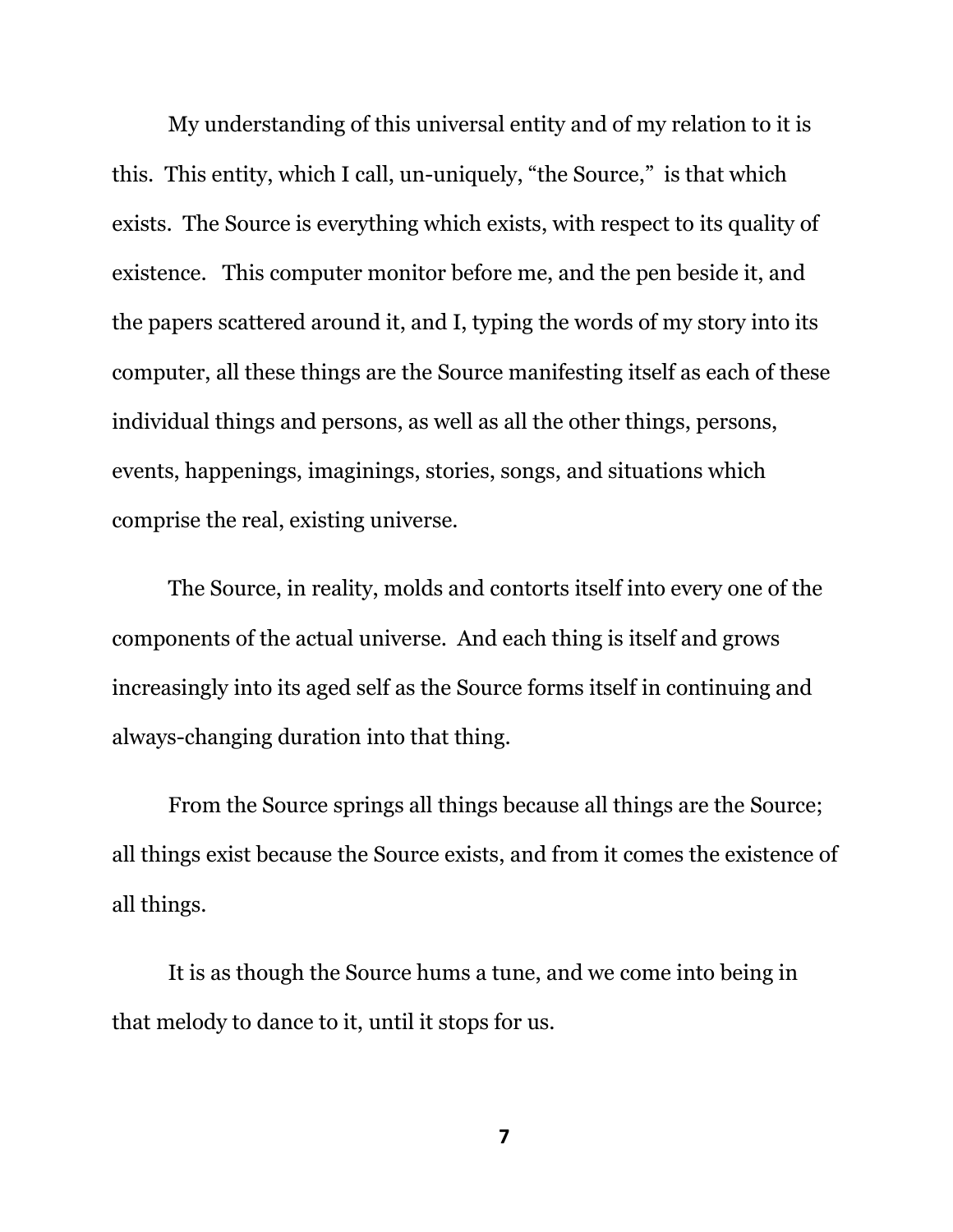Perhaps there is more—perhaps the passage into after-dying progresses toward a destination. Perhaps I/we will slide out of our old, heavy skins of mortal self-concern into an after-dying recognition—a display!—that after all, we have always been individual manifestations of the same Source and thus, we are and always have been forever bound to one another in our very existence. We are all made of the same stuff, for essentially we are—each of us, each existing thing (from rocks, to random fall of snowflakes, to rock-'n-roll songs, to riverside fishing spots, to rubbing noses in play, to roaring cataracts, to revenge murders, to red Corvettes, to low, rolling hill-country, to romance, to wheelchair reveries) we are all the boundlessly new and unique formations which the Source of Existence makes of itself as What Is changes constantly.

This is not some exotic, remote, wholly intellectual construct I am speaking of. We need no mathematics or arcane theory to understand that everything *is* the Source simply being itself in its manifold forms of being, each form engaged in simply doing what it does. Everything simply does what it is. Rivers hurry downstream. Birds argue over berries. Salmon and Monarch butterflies travel thousands of miles each year, against all odds of survival, swimming upstream or flying north, to return to that one sweet place on the whole planet Earth where one's mate is to be found and where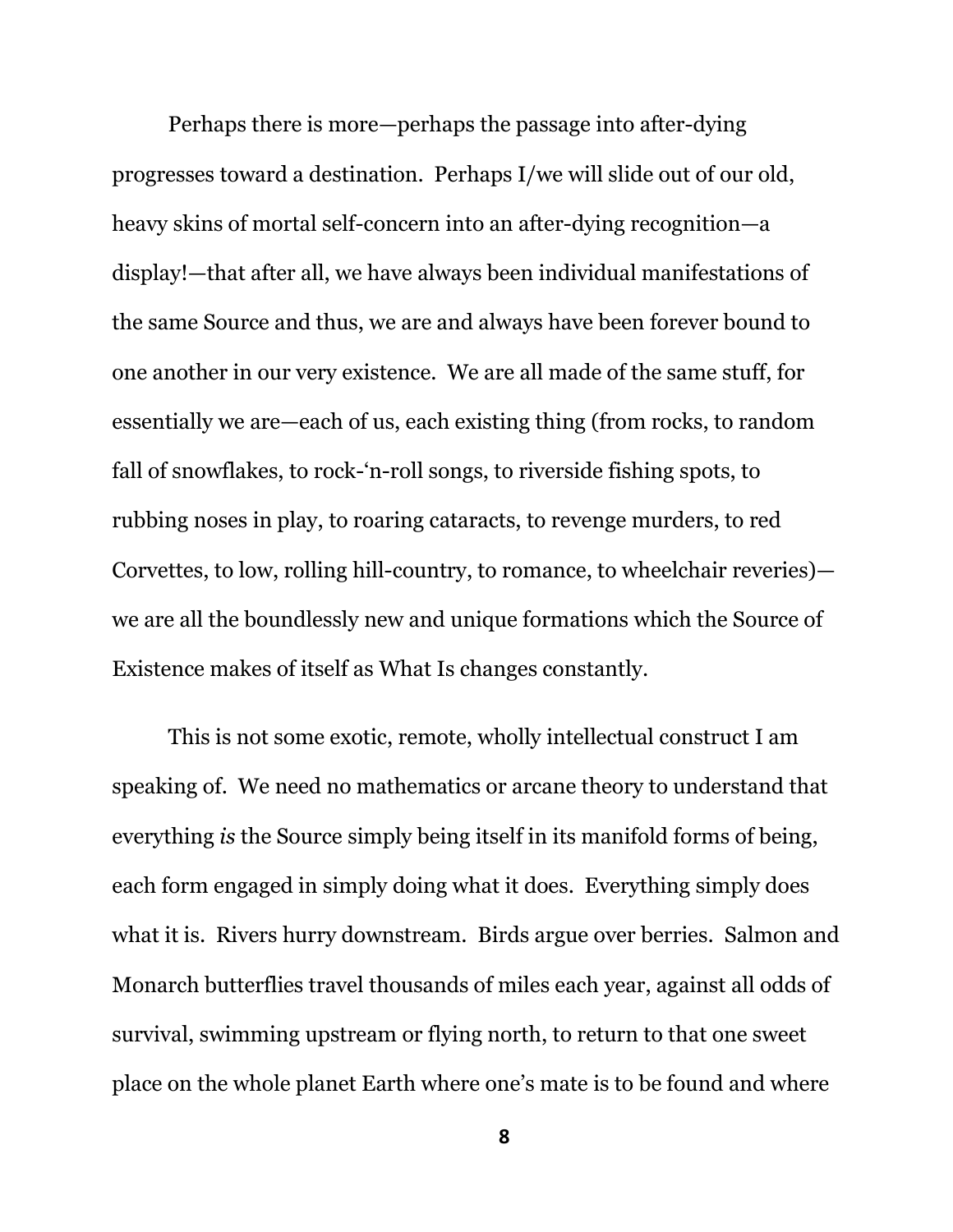the next generations of fragile winged creatures and tough, scaly critters are to be born into existence.

Why does the Source do all this? If there is a knowable answer to this question, I do not know it. My guess is that the Source does all this—if any reason is needed—because it is fun. My guess is that the Source becomes the universe, growing, changing, shifting, because it can!—because the universe is potentially there, ready to be realized in rock and soil and air and fur, and the Source is able—metaphorically—to open the floodgates and release all that potential into actuality.

In other words, the answer to the question Why? is Why Not?

This way of understanding is no mystery. It is a simple experience. It is a simple recognition and acknowledgement that everything is as it is, and that that is acceptable and welcome.

We exist, my friend! What existing thing could ever have imagined becoming what it is before it came into being? That is impossible. Nonetheless, we exist! We do not *have to* be or to endure in changing existence. It just happens that you and I—and not other possible versions of writer and reader—but rather, the actual you and I, against all odds, *are*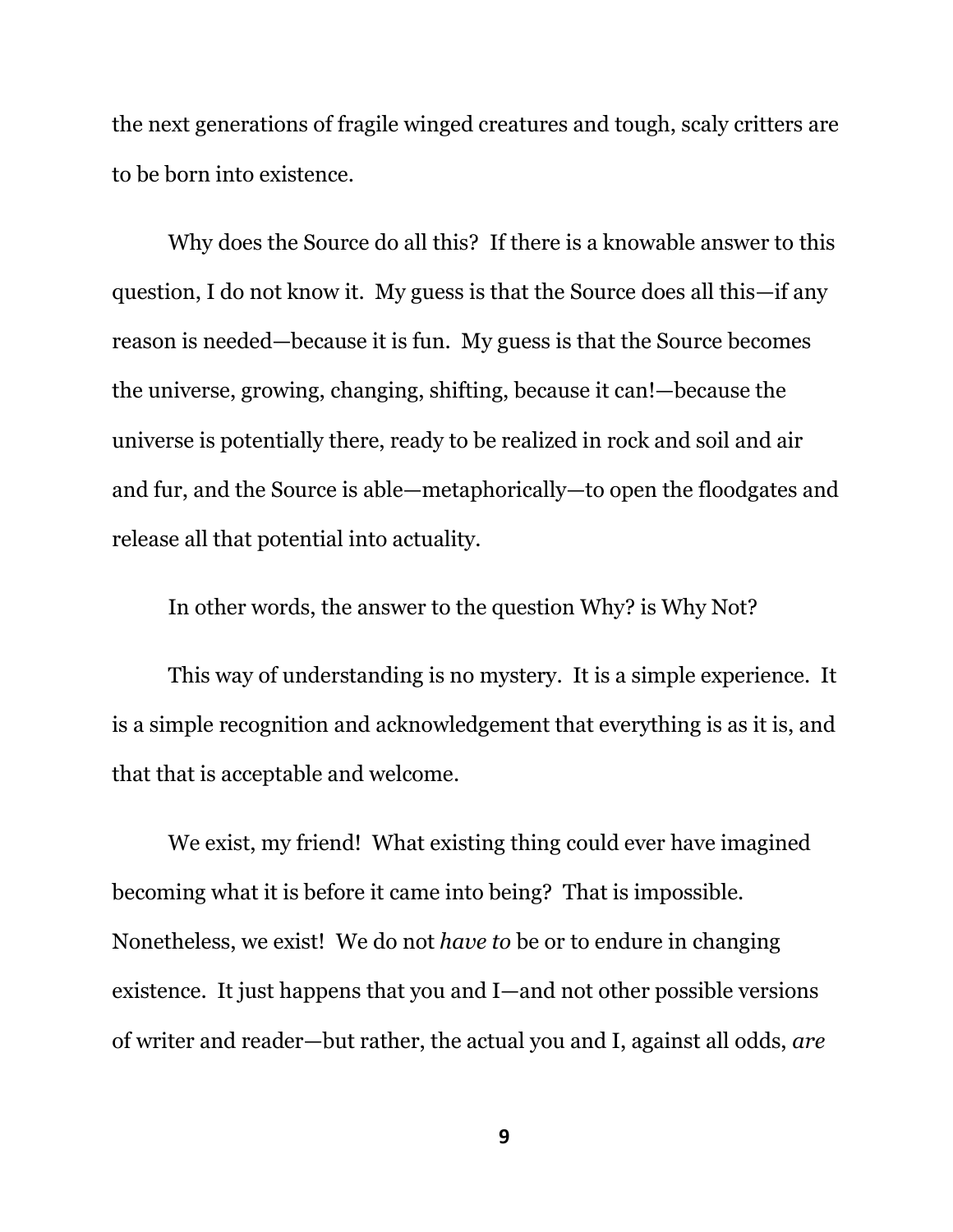*here now*, in this moment, doing what we cannot help but do because what we do arises exactly from who we are.

We should rejoice in our existence!—though there is no need for selfcelebration since we have done nothing to achieve our own existence except to have received, unasked for, this gift of finding ourselves present to every other creature in existence.

We—you and I—exist in that we have found ourselves here among so many other things, including things of great beauty, exotic or colorful or engrossing or compellingly attractive things, things that amaze or cause wonder or stimulate curiosity or art or laughter, as well as things that from our planet-bound viewpoint, threaten our existence (amoebas, bacteria, viruses, fungi, pollution, poisonous or constricting snakes, poisonous insects and frogs and lizards and weathered desert creatures, and most especially, other human beings.)

To realize the quiet, inviting marvel of existence is a beautiful revelation. It occurs the first time one forgets to continue that interior dialogue with oneself that goes on endlessly, and enters the silence of simply being oneself, of being present in this world of color and sound and fresh wind blowing. In that sacred silence (sacred because it reveals the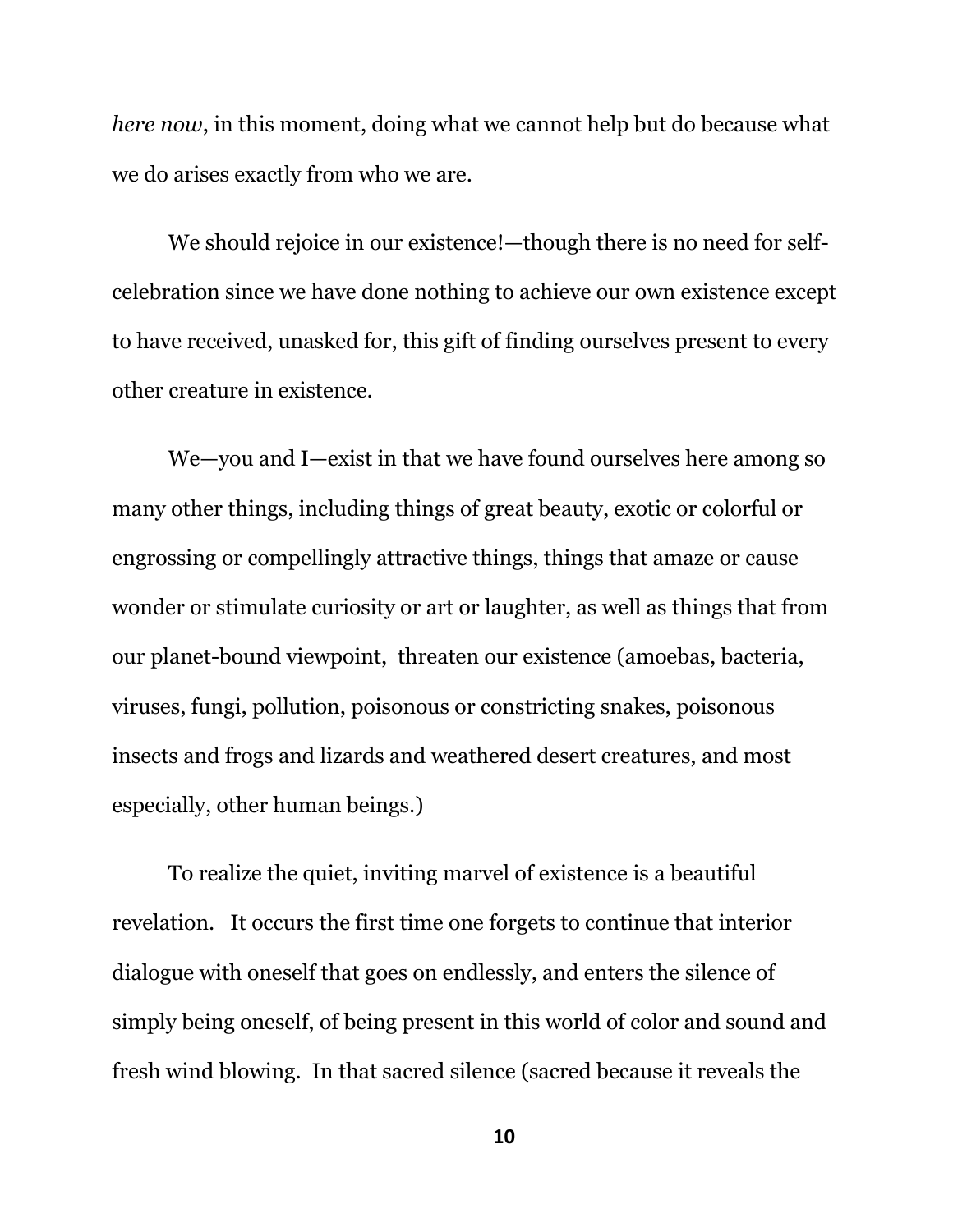reality in which we live and participate), it is as though we pass through a film of separation to find a world opened to our senses in which everything simply, silently exists, and in its existence simply stands or lies or swims or flies into and out of our perception, all the while enduring in its continually unfolding *being here,* proclaiming its existence: "*I am…I am…I am…."*

Who could not love such a simple entity—a grasshopper or a child or a motorized lawn mower—singing the song of itself: *I am…I am…I am….*

This paper-clip, this stapler, these papers lying on my desk before me—all these in some essential way are my friends and neighbors, my brothers and sisters, just as are all the other things in existence, whether I appreciate them or not. In the silence, they all appear as their pure selves, doing what they are, being what they are, becoming what they are.

That's the story I hold, if anyone cares to know.

And that's the second point. The first of course is that from the Source, each of us proceeds and does what we are and is joined to one another in this universe of existence. That is the first and most beautiful of human experiences.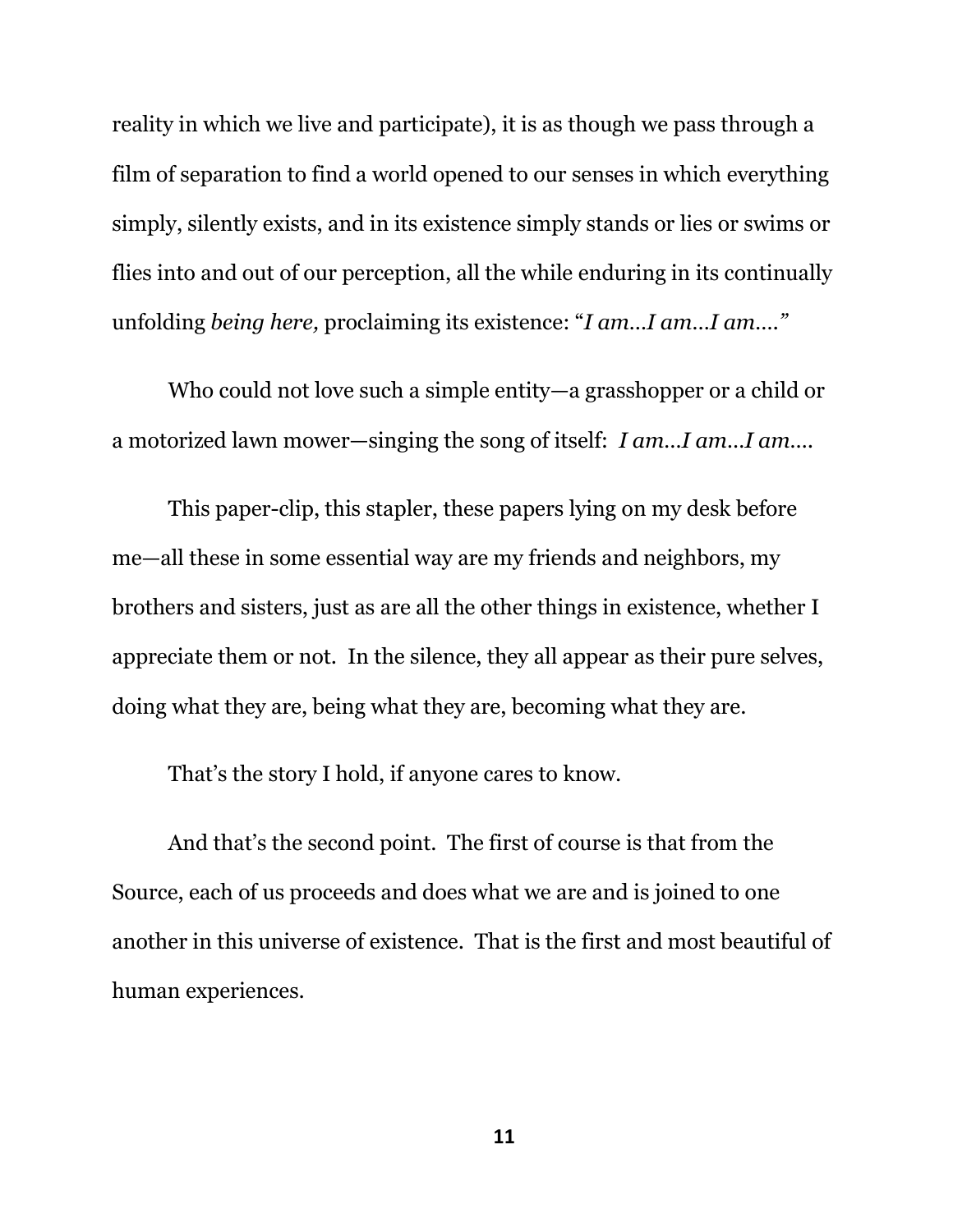The second point is similar. None of it makes any difference. Life/existence/being here/experiencing/the Silence/reality—whatever you might wish to call it—is enthrallingly beautiful—even the ugly parts. The deformed are as beautiful as the perfectly formed. Dying, observed from the world of existing, is as beautiful as sunset. And all this beauty with which we are surrounded, as painful as it often is, comes and goes in an instant, like clouds forever changing and transforming. One beauty changes into another. Thus, the first beauty transforms into and is absorbed into the second.

Tuesday evening, you and I sit beside one another watching—being taken up by—the slowly every-changing sunset. We remark on its splendor. Others leave and return home shortly after the sun lingers and then drops beneath the horizon. You and I remain and witness the continuing darkening of the colors in the clouds.

When darkness covers all, we rise and go our ways. For us, the darkness may seem to be the terminal point of the preceding day. And we may expect that when light comes again to the sky, Wednesday will have begun.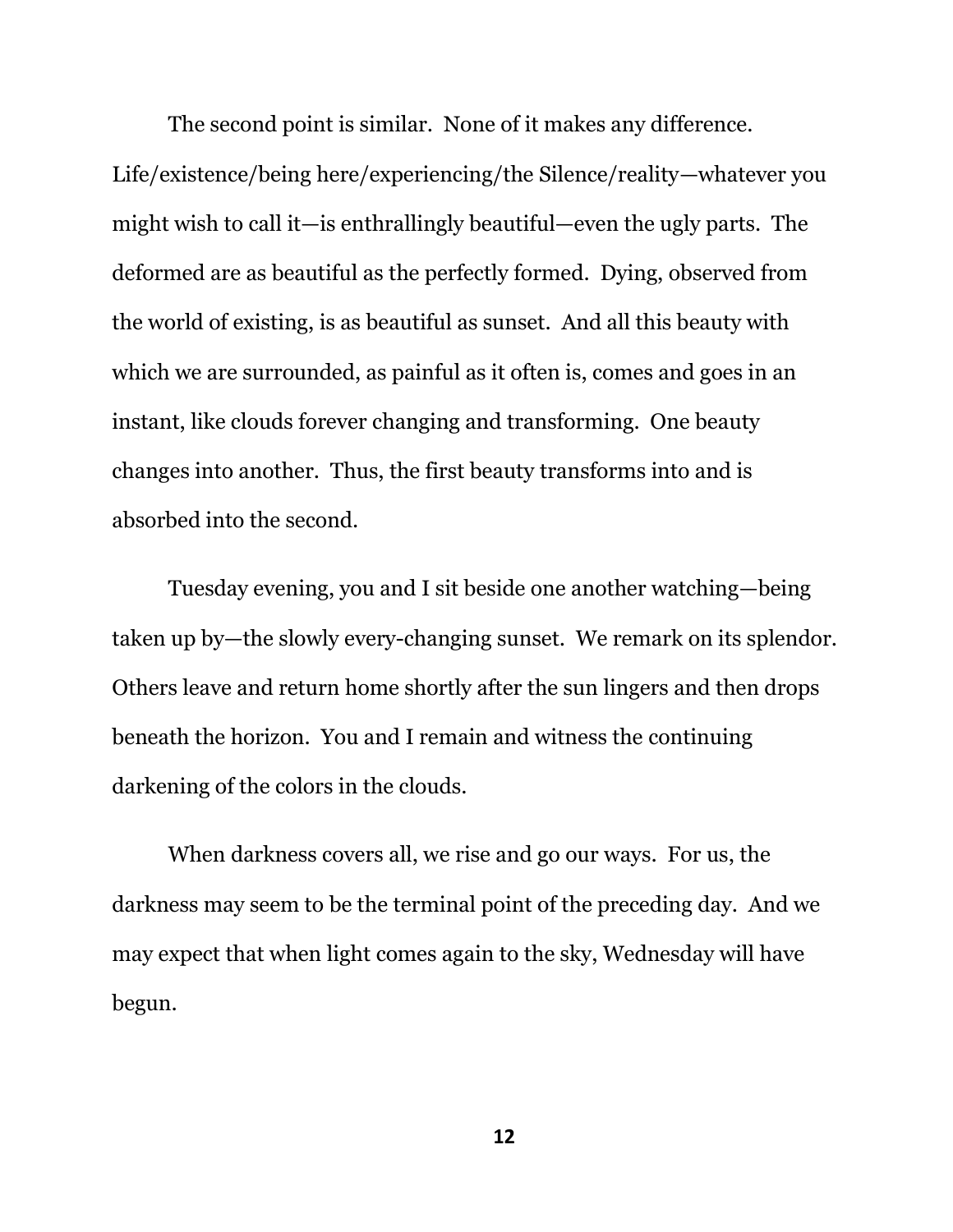But that is not the way it actually is. If we had continued to sit and watch, say, the place on the horizon where the sun dipped into the ocean, we would experience all existing things continue to morph into their changing selves at this current moment, despite the sky-color remaining dark. We would watch the moon, whose shape changes continually from nothing to crescent to quarter to gibbous to circular, and then back again through these shapes to nothing. We would watch Orion probe, one star at a time, into the sky in the east, and then fully formed, cross majestically the darkened sky, and descend finally into the western sea.

And then, if we had the stamina to continue watching, the east would begin to glow faintly in the darkness, and grow brighter, until the hotorange globe of the sun enters ceremoniously the eastern sky, to march splendidly across the sky, until at the time of diminishment and failing light, the people again gather on the shore, and we watch again the gorgeous sunset—this Wednesday version so utterly different from the Tuesday version we had witnessed just hours before, that we cannot help but wonder aloud how Nature could so casually abandon the perfect finesse of last evening's sunset—tossing such gorgeous beauty away without regret—and to replace it, unrecalled, with the completely different but perfectly finessed composition of water and cloud and light before us.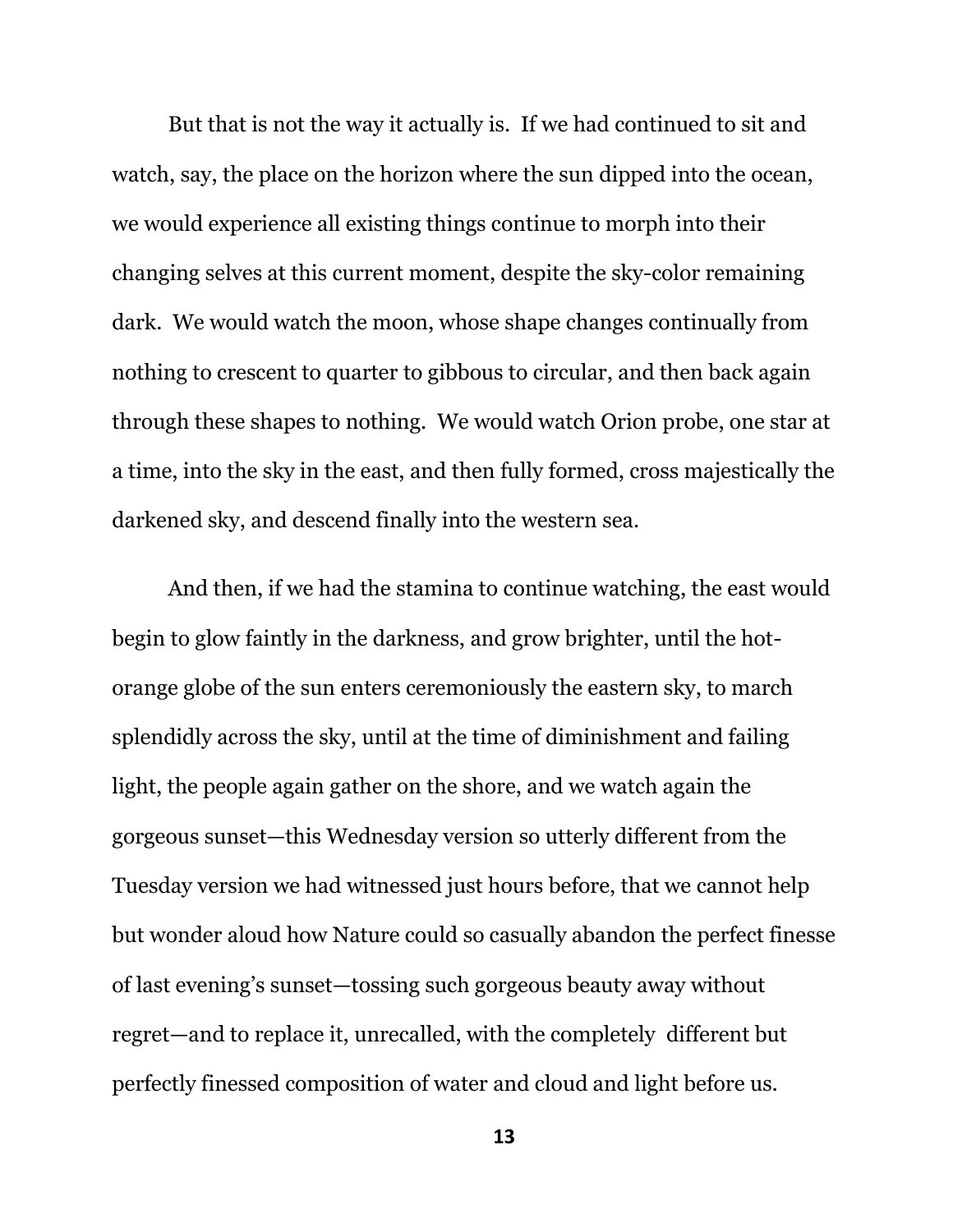All that *was* in the prior moment becomes the new All that exists in the *present* moment. Change sheds skin after skin, each skin as intricately and harmoniously formed and colored as the preceding skin.

All that beauty come and gone! And where does it go? It no longer exists as it was. It has become something else. Pfft!

Reality continually flowers. It is not the case that the present reality comes to be and then instantly dies away, to be replaced by the next present reality. In truth, reality simply continues its slow transformation; it becomes something other without dying to its old self. Beauty passes—but its passing in itself becomes the ensuing beauty. We also pass.

Reality is so profligate that the current beauty is always able to be observed and loved by the open eye, but like sunsets which change continually from one moment into the next without pause, each moment of beauty glistens in its clear self, but none ever stays, remaining outrageously breath-taking, despite the throb of nagging change.

The current beauty transforms into the next current beauty with neither command nor hiatus. Yet in our memories, the current beauty is thrown haphazardly to the side as the next present beauty arises. What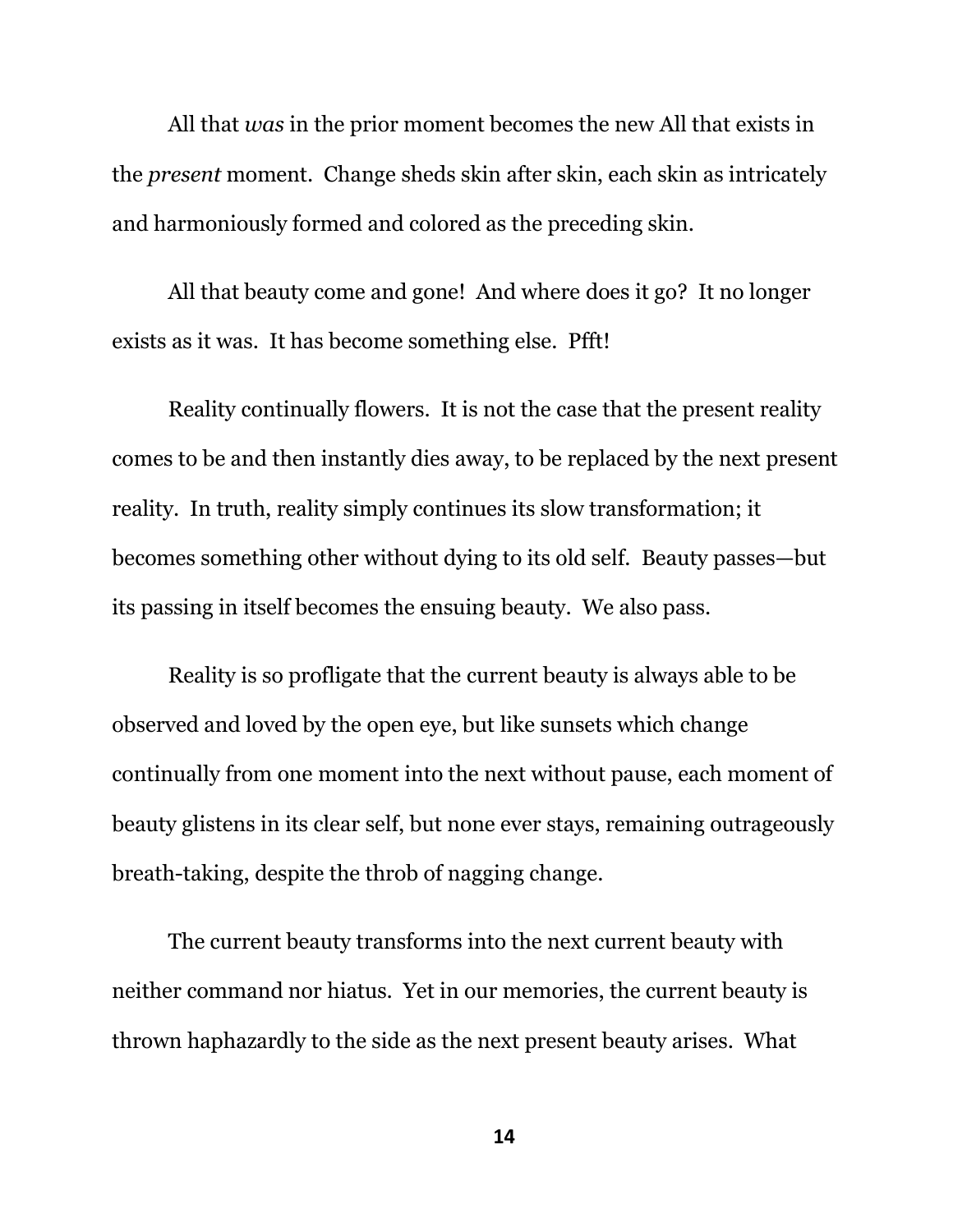does this mean? That all beauty, all reality, is expendable. Nothing is permanent and permanently valuable. Everything slides away into something else, and as itself, disappears. And so, in the long view, nothing in this process matters. None of it has any lasting worth. All of it bursts into brilliant reality in a present moment, and fades away in the next moment, like the bright yellow skin of a banana, bespeckled with small black spots, thrown inelegantly into the brown garbage.

If even the best that reality has to offer lasts so briefly and is so replaceable, what then are we? Are we not also in our brief moment of existence, disposable? Of course, we are. We are like Independence Day sparklers to whatever death is. We burn with attractiveness, allure, beauty, and passion. And too soon, our display is over and we become a burnt out husk.

We blossom, we love, sometimes we come to know ourselves as we truly are, and then we die. We are, at the very least, gone from the earth, impalpable, unheard, inexpressive, and then, forgotten.

The Jews, God bless them, try to pass on to their children the memories of those who went before them. They call themselves, even to the generation of Abraham in perhaps the 14th century BCE, 3400 years ago—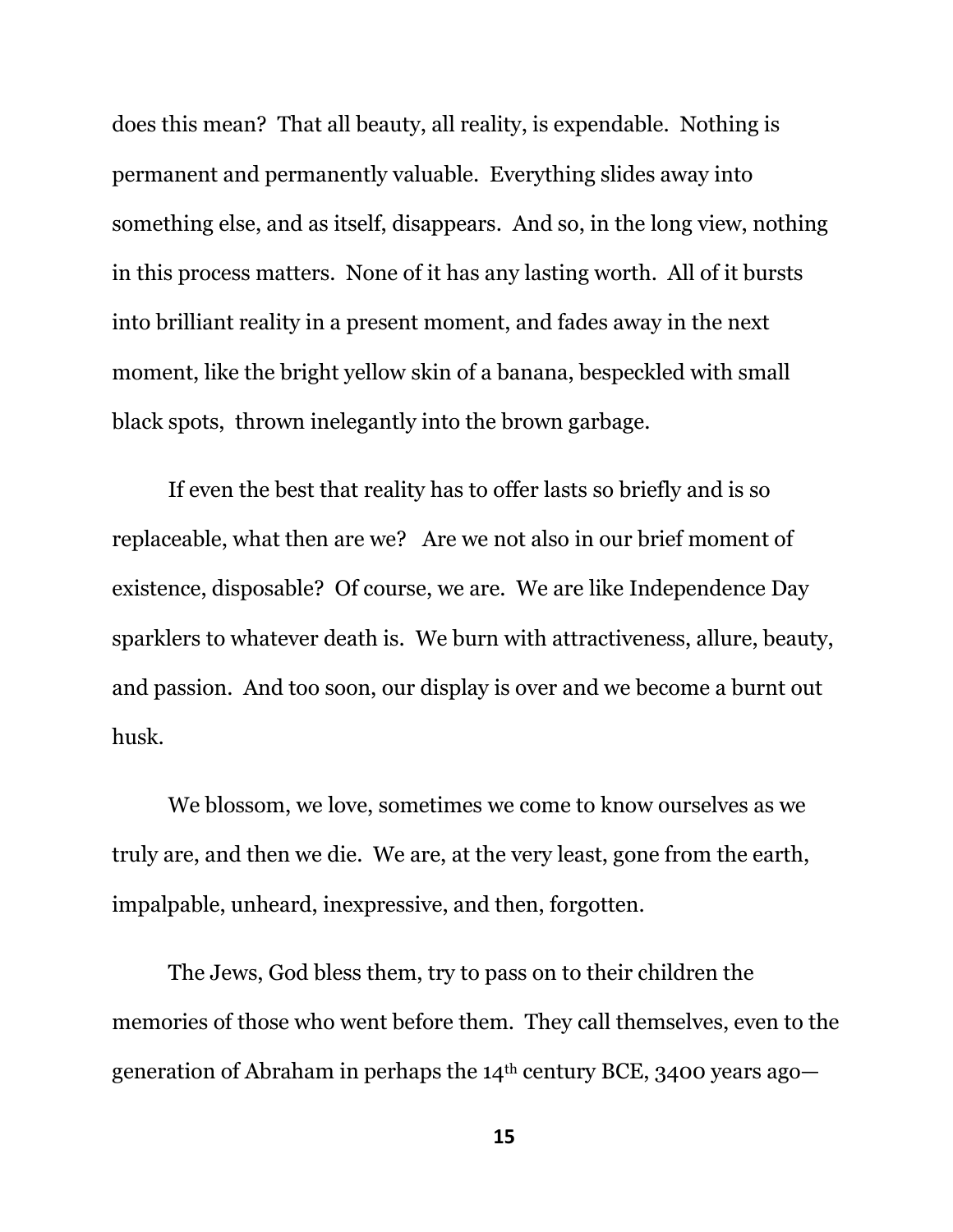they call themselves "we" in relation to all their Jewish predecessors, and especially to those family members and notables in the community whose stories still circulate and whose memories are still vibrant.

And all this remembering, and all this *we*-ing stem from a single realization: when we die, we evaporate. There is nothing left of us but (1) a corpse, and (2) the memories which others have of us. The corpse is worthless, and it corrupts soon enough, so that eventually there are just fragments of bones. So, the legacies of Jews to one another are the memories—fond and delicious memories are most valued—which they have left behind them.

This Jewish custom, in my estimation, is a noble and humane way to bestow upon the best people in the community a kind of immortality, at least for a few generations, before even the best of grandpas and of grandmas, of scholars and of witty fools, slip into oblivion.

And from another perspective, of course, this custom is drenched in human sadness, that the best never remain. Death is always loss—another precious life has gone from us—a life which we may have loved and needed and enjoyed. It doesn't matter—even a life that was detestable: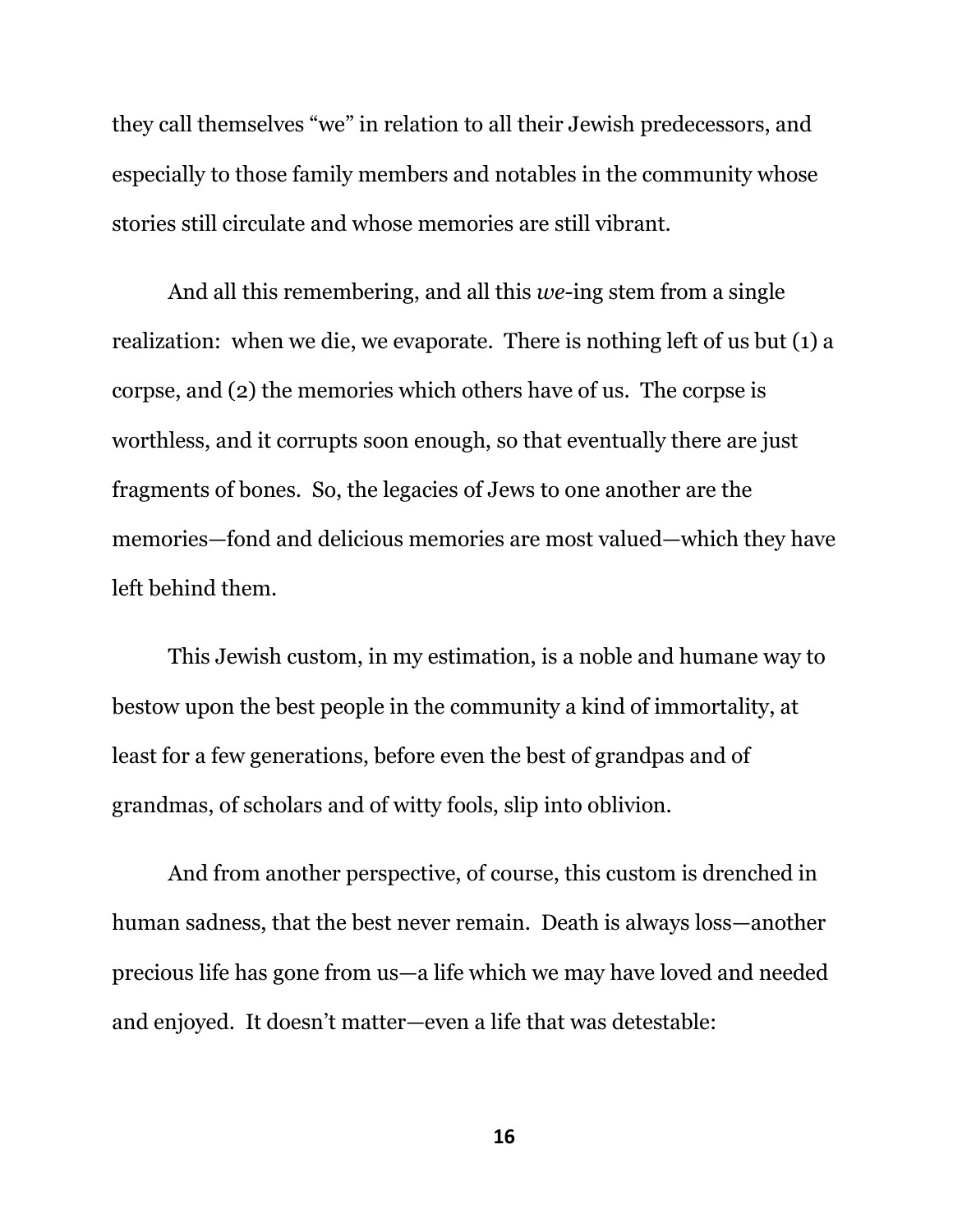nonetheless, from a humane viewpoint, it was a human life, so precious in the having of life, so still and helpless the corpse in the loss of it.

Usually, we affluent humans don't like to ponder these vivid realities of death. We prefer to see ourselves in the freshness and brazenness of youth, living in the moment, accumulating for ourselves whatever life has to offer. And so we have believed, perhaps from as far back as the time of discovering our cleverness in the caves of Neanderthal Europe, that we are the masters of all we survey. As we have continued over millennia to "civilize," that is, to become ever more technologically sophisticated, our natural weaknesses in strength, agility, power, ability, guile, and so on, as regards our enemies/prey and ourselves have radically shifted—because of our technological cleverness—from us to them. And this gap between the "natural" and the "artificial" (meaning, "made by human inventiveness") has grown wider and wider, so that now, we consider the Earth not to be the nest in which we live, but rather, to be the domain we own and the source of the materials we need to build and extend our "civilized" way of life.

What I mean to say is this. We have so fallen in love, Narcissus-like, with our image of ourselves that we have branded it into every aspect of the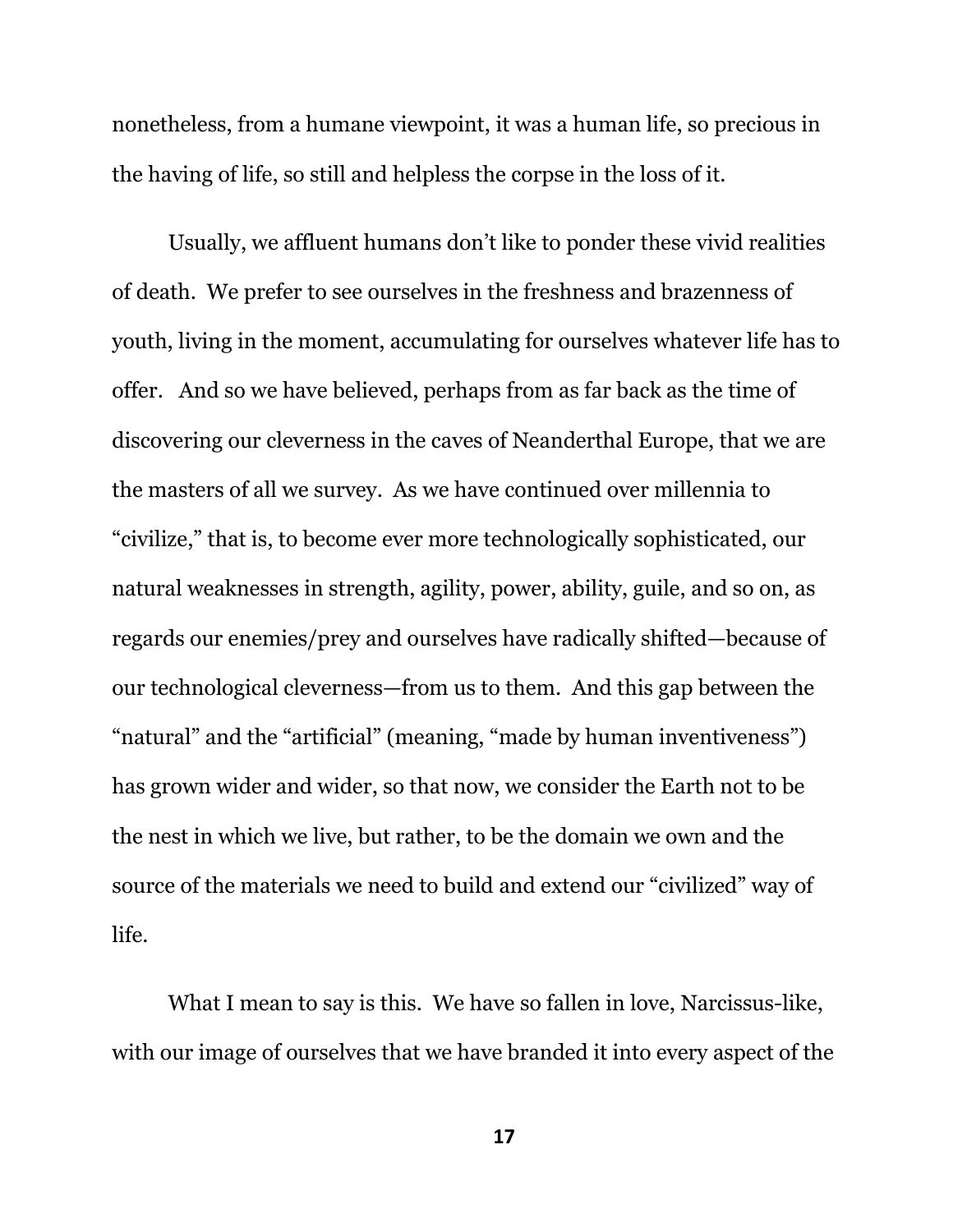natural world. Our planet carries the increasing burden of our affluent garbage: the sea birds and marine animals choke on the plastic detritus which we dump into the oceans as though they were bottomless. The land is saturated with the chemicals we spray on it to produce the poisoned crops that we eat. The air is laden with the giga-tons of carbon-gas emissions which the factories and industries, and the planes, trains, and automobiles, and even the natural methane-producing digestive processes generate. These lethal pollutants choke us with COPD and lung cancer and oh, so much more. Even interplanetary space is crapped up with our communications hardware and our military junk. And the moon bears human footprints, and various symbols and flags, and broken-down machinery—evidence of the penetration of that orb's beauty by the careless and heavy-handed enterprises of human beings.

We have made the natural world into the image and likeness of us! But we don't know what we're doing—either now or ever. We are and always have been short-sighted deities. Each of us has a "deity bubble" our vanity, our self-importance, our ego—which extends out from us for a certain distance. Whatever is within the boundaries of that deity bubble is important to us because we judge our worth by how the other people within the extent of our deity-bubble respond to us. That is, our social importance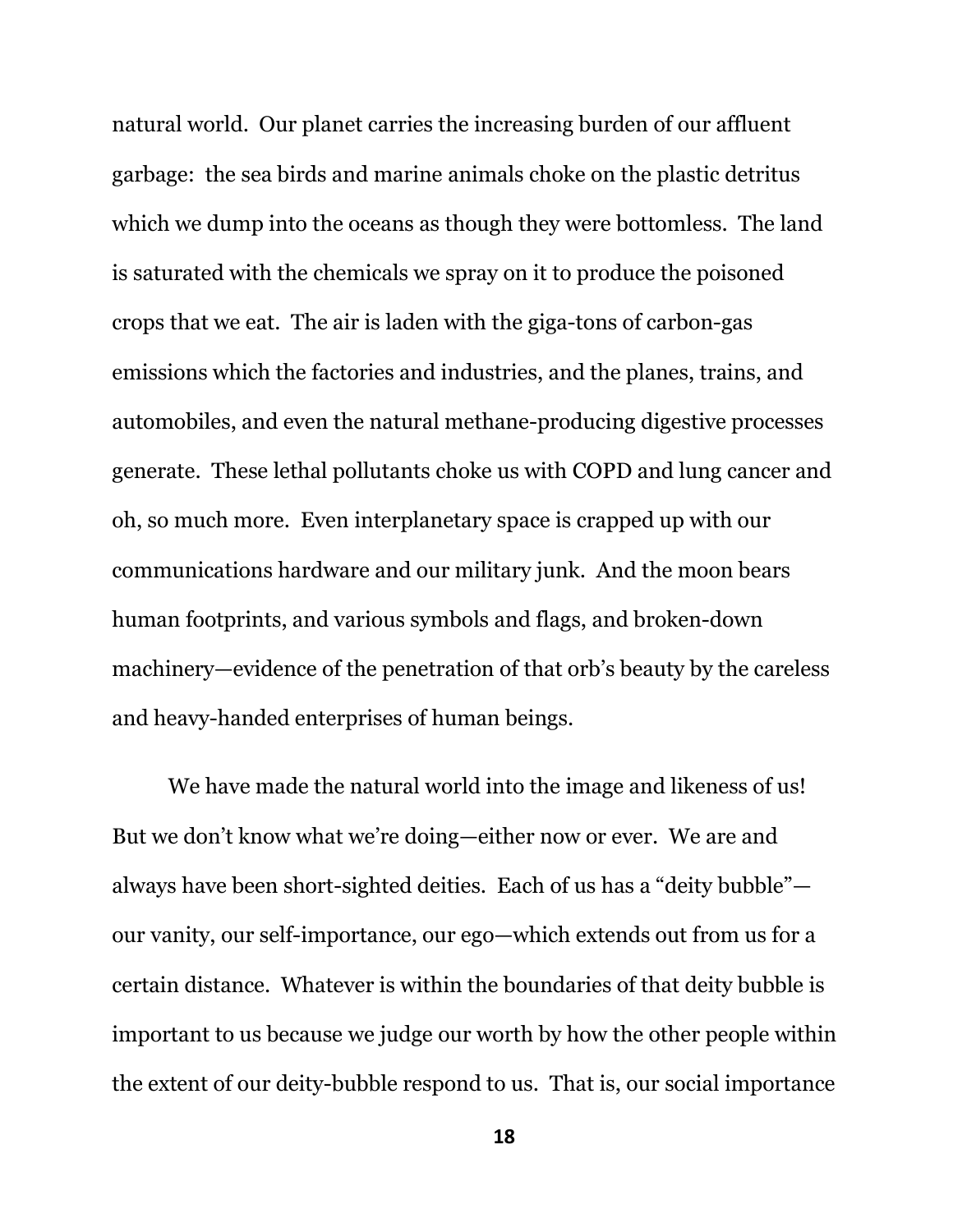is judged by the reach of our power to get people to do what we want them to do. Often this takes the form of getting people to give us their money.

In any event, our deity-bubble extends to the farthest circle of people over whom we exert influence. Beyond that band of people lives that large group of people who do not know or care who you or I are, nor do they even know our names. Since that group is beyond the limits of our deity-bubble, we ignore them. We don't often confront the actuality that we mean nothing to them. Rather, in order to save face among our associates, as well as to avoid the impact on us of the truth that we are unimportant to almost everyone in the world, we say that they are unimportant to us.

And so, blindly and short-sightedly, we carry out our plans and accumulate our wealth. In doing this, we never think nor imagine what the later consequences of what we are doing now are. For example, a farmer deforests the land and plants crops, and calls that land "agricultural." And on the land so designated, he plants a single crop—say, barley—every year. Over time, he grows frustrated with the land because the barley crop each year is smaller and smaller, and the grains themselves are smaller and weaker. He did not understand that the single crop takes the nutrients it needs from the soil, which grows less and less "rich" in those nutrients.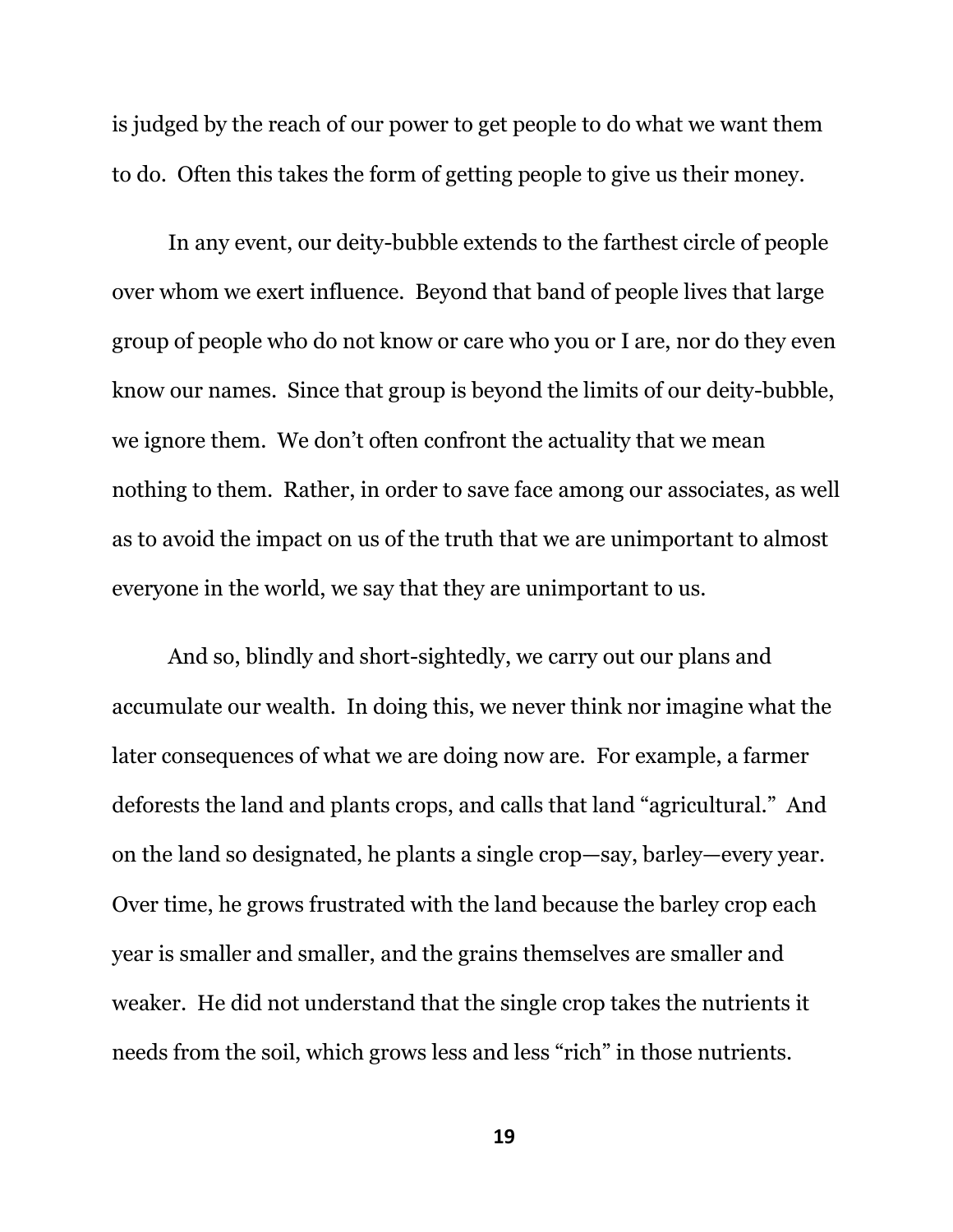When many or all the farmers face this same problem, a scientist sees an opportunity in solving it. Perhaps, the scientist solves the problem for the benefit of the farmers or for the good of humanity. Or perhaps the scientist simply sees the opportunity to make money. In either case, the scientist invents artificial fertilizers (*artificial* here meaning, again, "made by human inventiveness"), sells them to the farmers, and makes lots of money. Technology has conquered ignorance and inconvenience again!

Those poor farmers! And poor us! The scientist invents artificial fertilizers, then establishes his own chemical company to make these products, and then branches out to weed-killers and then to pesticides. The scientist makes lots more money, and likes it. The farmers' harvests increase in size and quality, so they like this "progress." The supermarkets proudly display the abundance of our technologically improved agricultural lands. The people buy as if compulsively, as though to take part in the glories of our technological way of life. Everyone is happy and thrives for a while.

But in other desks in the government bureaucracy, observers notice that in the general population the cancer rate is rising. And other scientists are trying to deal with huge algae blooms in the rivers and coastal waters of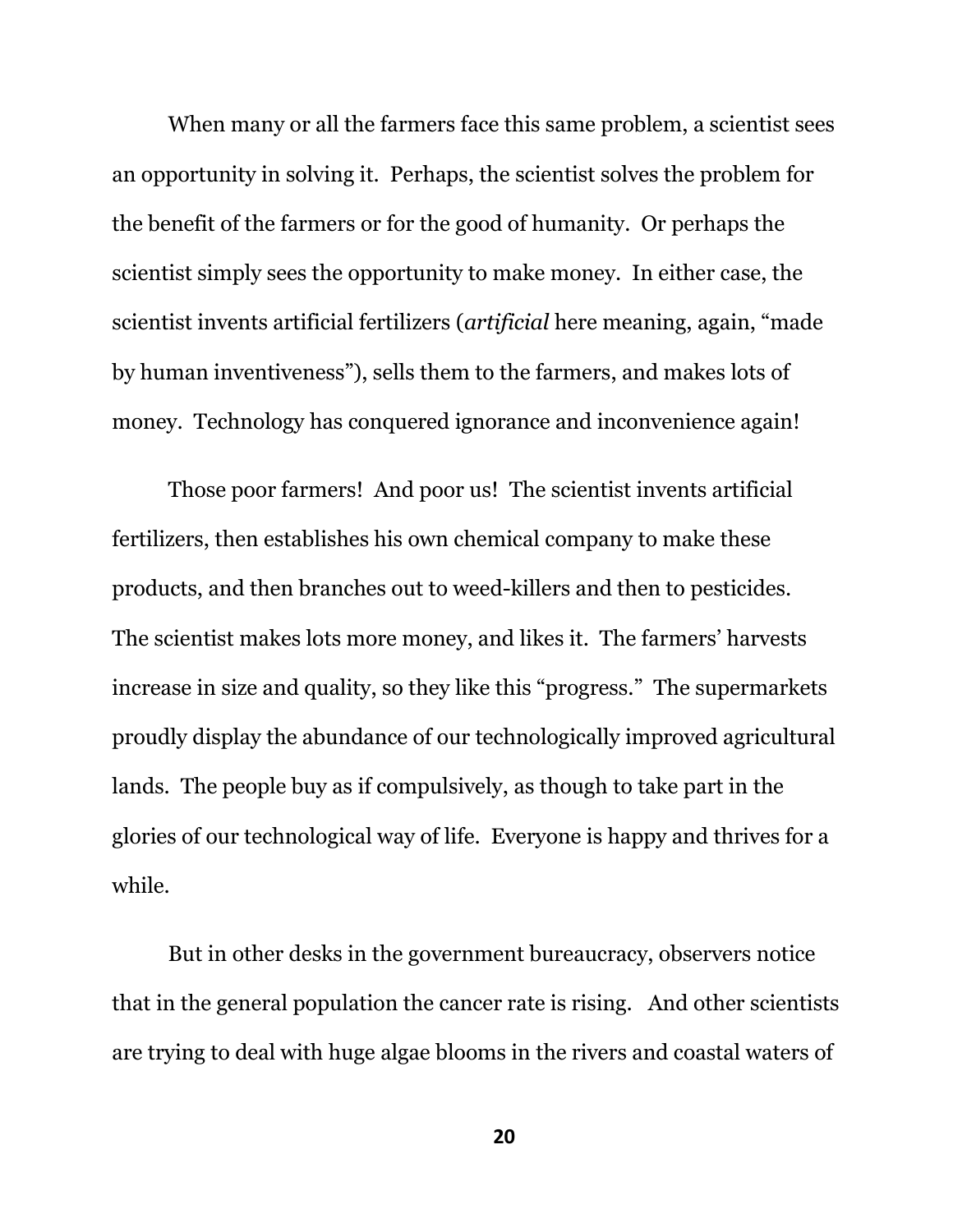the Southeastern and West Coast states. These algae blooms are killing fish, especially the smaller fish lower on the food chain.

The light comes on in the scientific community: all the chemicals which the farmers have been spraying on their agricultural lands for the past half-century have polluted the food supply over time. Human resistance to these poisons had been stalwart for many years, but now the people, poisoned by their own food, are afflicted with diseases caused by the chemicals. And the algae blooms flourish in the warm southern waters, fed by the artificial fertilizers which run off the agricultural lands during the spring rains.

Most people ignore these findings and continue to eat the food. The chemical company certainly is not going to tell the people that their food is poisoned! So the days go on as though nothing threatening is happening.

Some people become aware of these problems. They are inclined to protect themselves, and various food movements crop up: the organic food movement (a fleecing, because the word "organic" has no commonly accepted meaning), veganism, natural foods, whole foods, unprocessed foods, macrobiotics, and so on.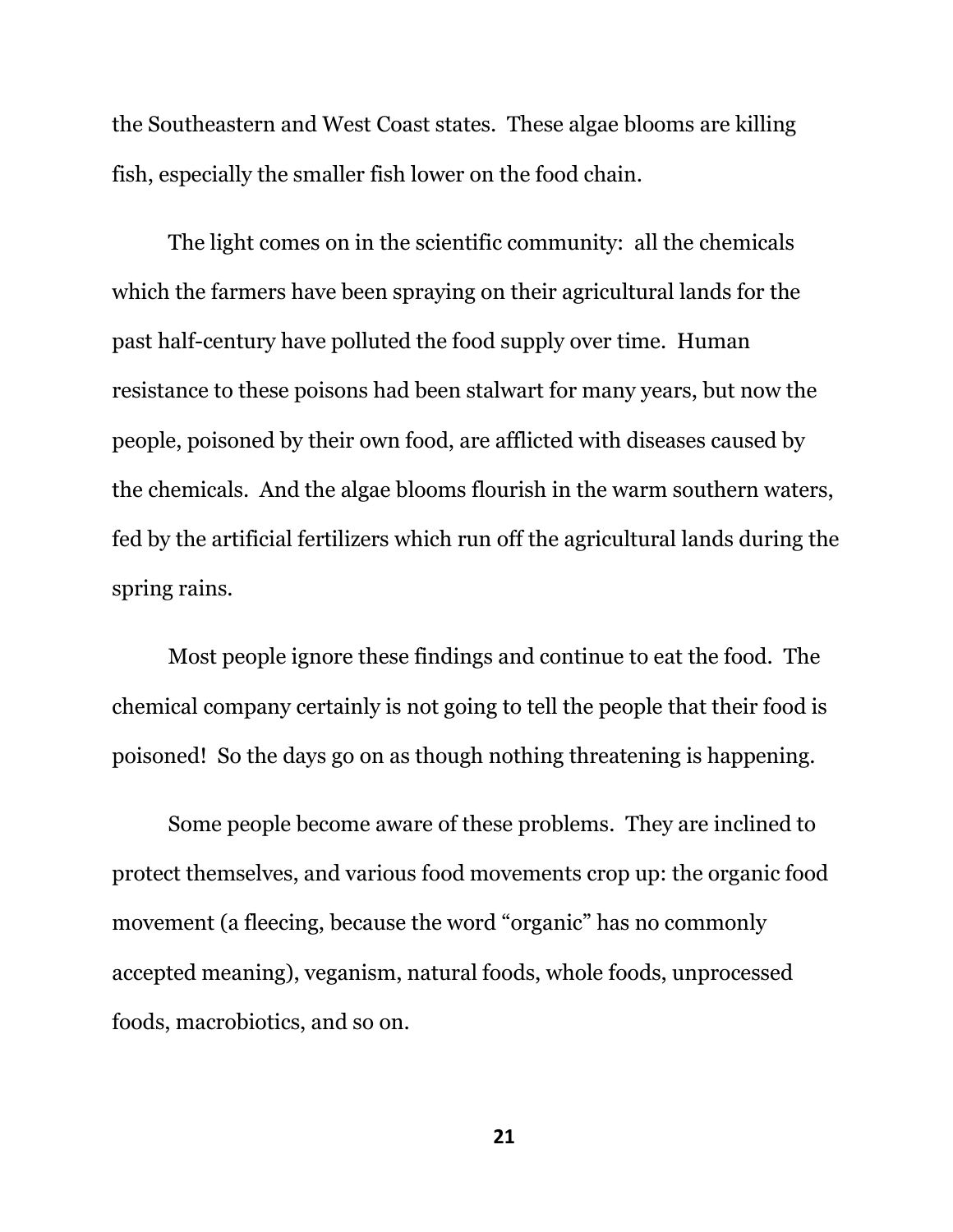The ordinary, poisoned people think these "food nuts" are a little wacked, but live and let live, they say. But they think the "food nuts" are paying too much for their food.  $- A$  lot of people have these attitudes even while they're suffering from the cancers that the poisoned food has grown in them.

People with open eyes begin to see that the problems which are arising are all caused by human attempts to re-direct the forces of nature. These forces relentlessly press themselves on the intruding humans. And ultimately, they always win the battle.

In our example, the poisoning of the environment did not begin when the farmers began to use artificial fertilizers. The problem was initiated by ignorant human beings like the farmers who deforested the land in the first place, in order to expose the soil of the agricultural lands. As soon as the farmers began cutting down the trees, nature—which, let's say, "liked" the forest where it was (otherwise, it wouldn't have grown a forest there in the first place)—began to take the first steps in the long process of reestablishing the forest. Various native plants began to grow among the barley plants. As the farmer fertilized the barley plants, the native plants were also fertilized, and they prospered as well.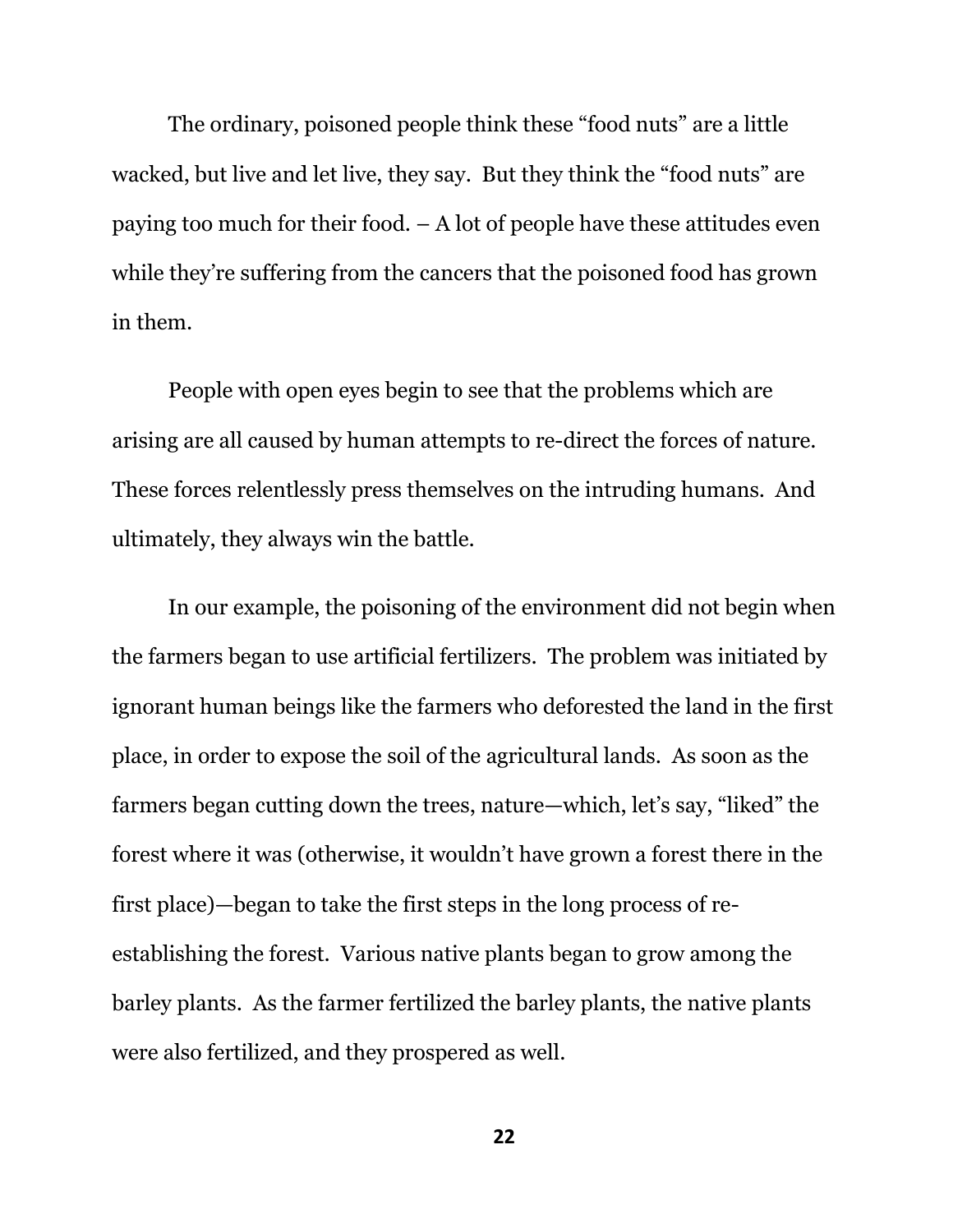Of course, the farmer couldn't monetize the "weed" plants, so he tried to kill them off with weed killers…and so on. The result is that the farmers had to use stronger, more poisonous chemicals to try to stop the forest's reinvasion of the agricultural lands by sending in the first wave of reforestation plants—that is, those plants which the farmers call "weeds."

The farmers are not fighting off "invasive species" when they spray the weed killers. They are fighting the planet's attempt at reforestation. Take a guess which side of this fight is going to win. (Hint: Remember the Dust Bowl of the 1930s.)

Those cultures and tribes which live closest to the land, and least intrusively, seem to me to be the groups which will sustain themselves for the longest time. Those who co-operate with nature, while more vulnerable to nature's unpredictability, are the more adaptable to its ways.

Those, on the other hand, who defend themselves from the ways of nature and insist on having it their own way, though safer and more productive in the short run, are more vulnerable to betrayal by their technology and the unforeseen consequences of minor decisions, which only show themselves when the opportunity for side-stepping these consequences has already passed. Consider, for example, the Technological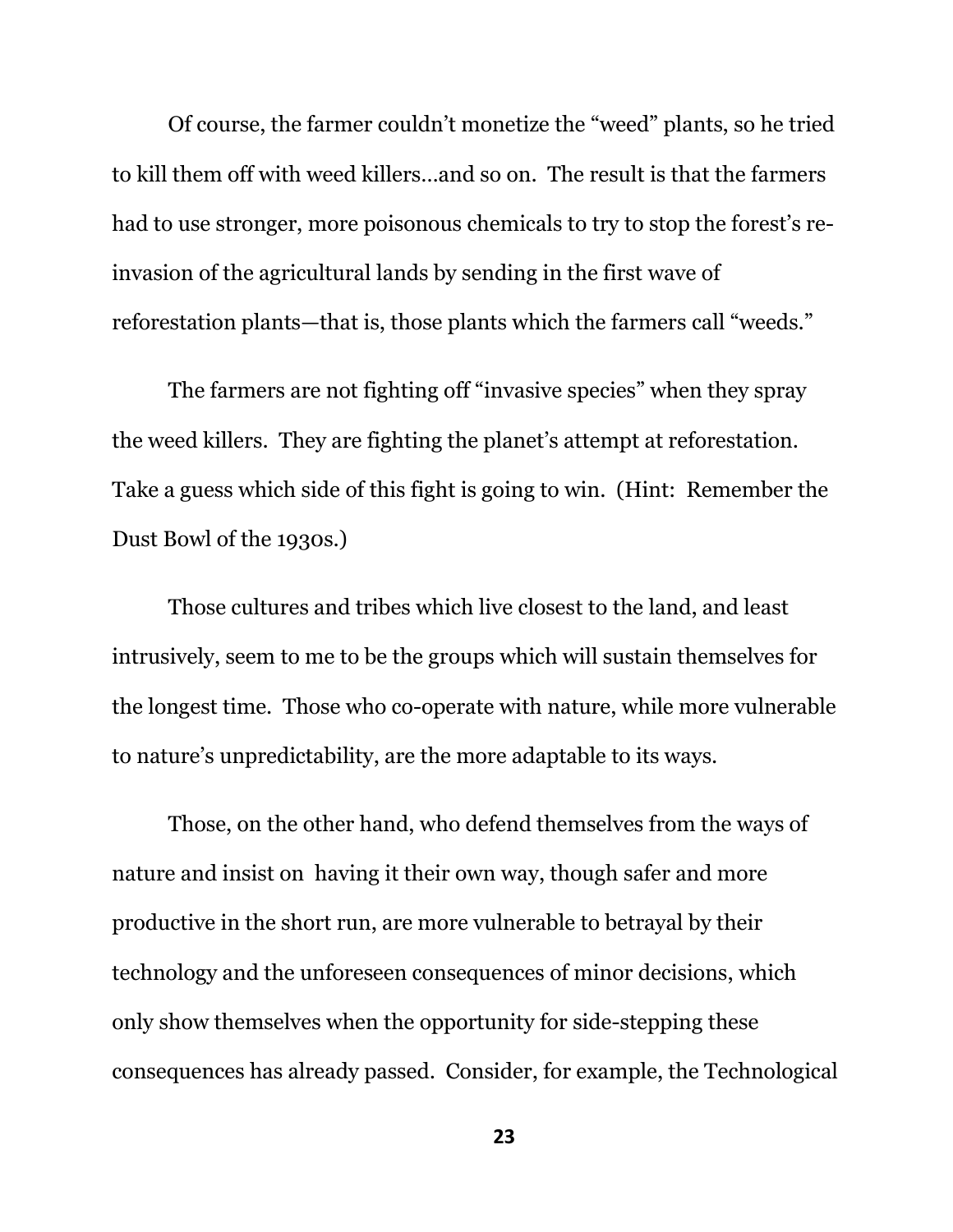problems with the Boeing Max 8 airplane. The millions spent in its development have been lost because of what turned out to be improper "cost saving" technological decisions.

Our technology always fails us. But we are so enamored of its glitz that we overlook the clues or the common sense evaluations which would save us from the disasters which it inevitably brings.

So when we re-focus on our theme of dying and death, we must bring these ideas about technology to the consideration of the looming catastrophe which has been known and ignored for decades, and which, as the deadlines for action are passing, is only now beginning to enter the public dialog—the Climate Crisis.

First, we must distinguish *science* from *technology*: science learns; technology applies that learning to getting things done, making money in the process. For example, in the early 20th century, Albert Einstein discovered that matter and energy are the same thing in two different forms. This discovery is captured in his famous equation, *e = mc2* (where *e* means *energy* and *m* means *mass*, which is a measure of the amount of matter which is present. The expression  $c<sup>2</sup>$  represents a very large number.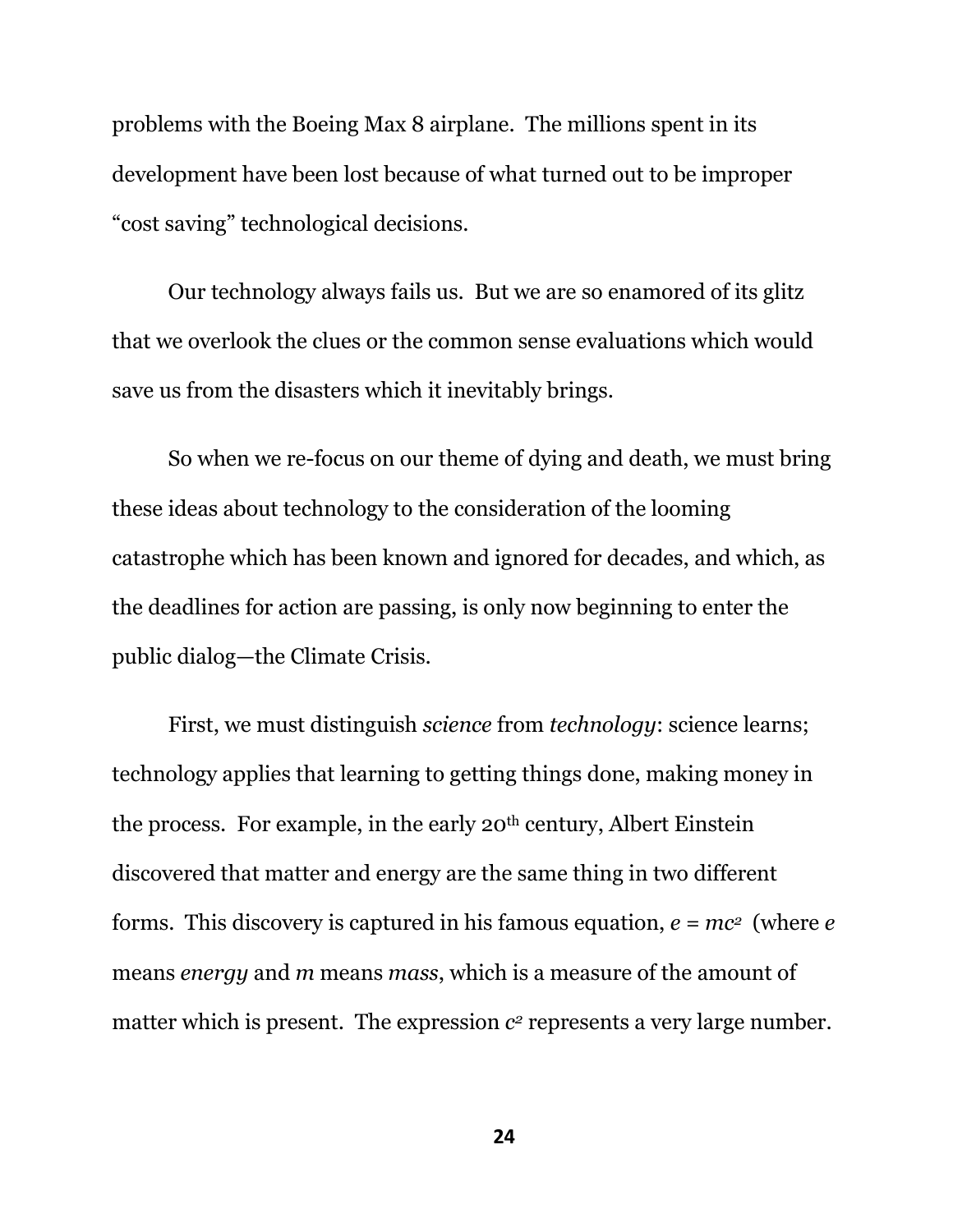So the equation says that a small amount of matter is equivalent to a very large amount of energy.)

That is what Einstein's learning and thinking produced—pure scientific theory, or, if you wish, knowledge. Floating right on the surface of this knowledge is the technological conclusion that if matter and energy are the same thing in different forms, then it is theoretically possible to create a situation in which matter changes its form, to become pure energy.

The outcome of this technological hypothesis was demonstrated to the world in August, 1945, during World War II, when the United States devastated two Japanese cities, Hiroshima and, three days later, Nagasaki, using two newly developed atomic bombs. These two bombs converted a few pounds of the element, Uranium 238, into its equivalent energy. This energy was so powerful that it immediately flattened the two cities and took a quarter million innocent, civilian lives, as well as an unknown number of lives in the years and decades that followed.

Now, the situation in our polarized nation is this. If you are one who accepts, and perhaps even trusts, the observations and conclusions drawn by scientists, then you have perhaps learned that the gaseous by-products of burning fossil fuels (oil, gasoline, and coal) have entered earth's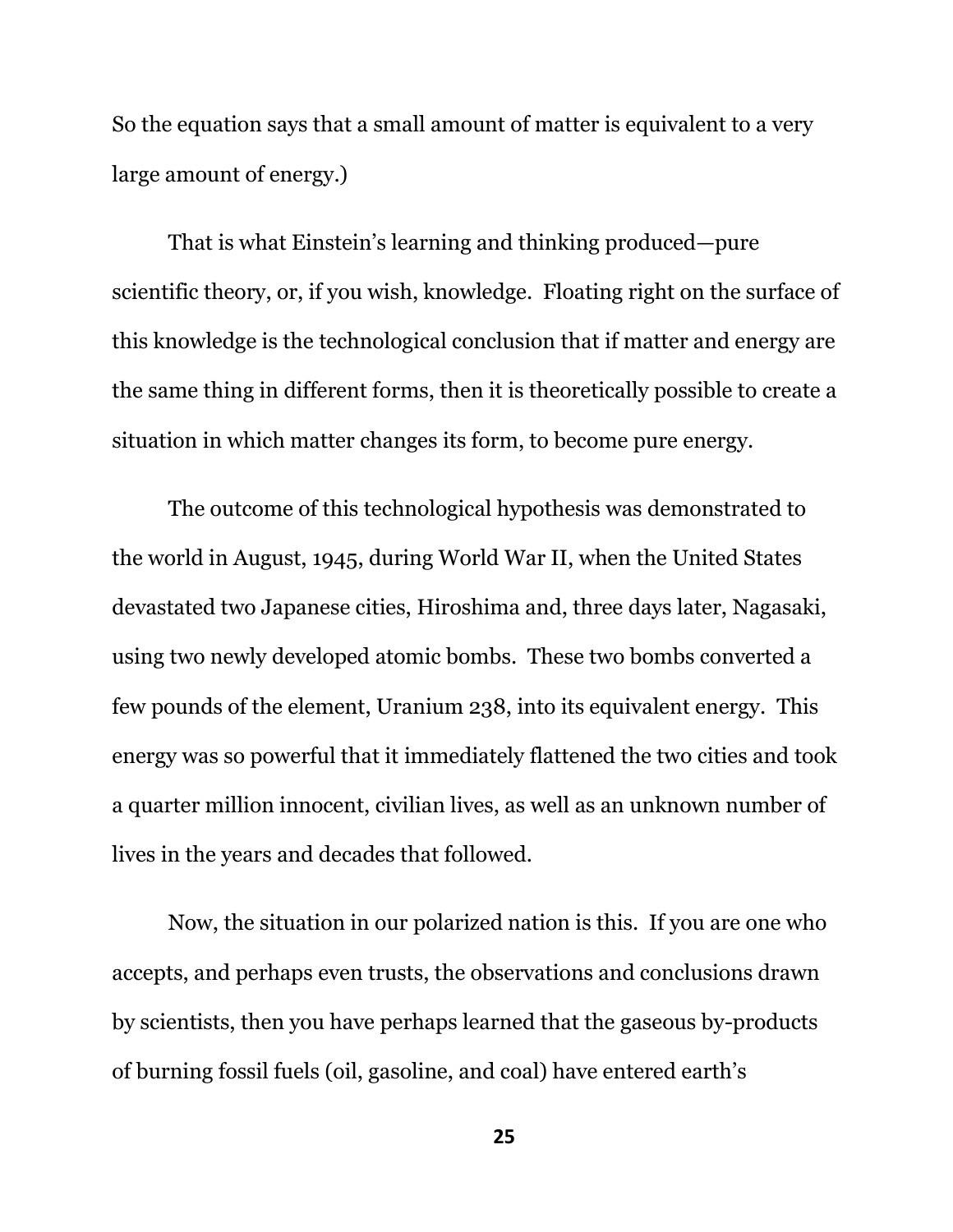atmosphere in such substantial amounts that a "film" of these gasses has formed above the earth. This film partially blocks the exit of the sun's light and heat from the atmosphere. This causes earth's atmosphere to "trap" the sun's energy under this "film," rather than to allow this energy to escape into interplanetary space.

And so, in the eras when the sun's light and heat could pass through earth's atmosphere unobstructed, the earth was a cool, temperate planet. But when this gaseous "film" began to prevent the sun's light and heat from escaping into space, the heat and light trapped below the "film" reflected back onto the earth and has been causing a long-term rise in the average temperature of earth's atmosphere.

The complex organism which is the planet Earth is very sensitive to stressors which alter over time its yearly routine. And so, this rise in average temperature is causing profound changes in the conditions which support life on this planet. The increasing average temperatures are melting the north and south polar ice caps, raising the sea level and flooding low-lying portions of coastal cities world-wide. The sea is thus encroaching on inhabited territory, driving people upland from their homes and disrupting the functioning of the urban sewer systems. Our coastal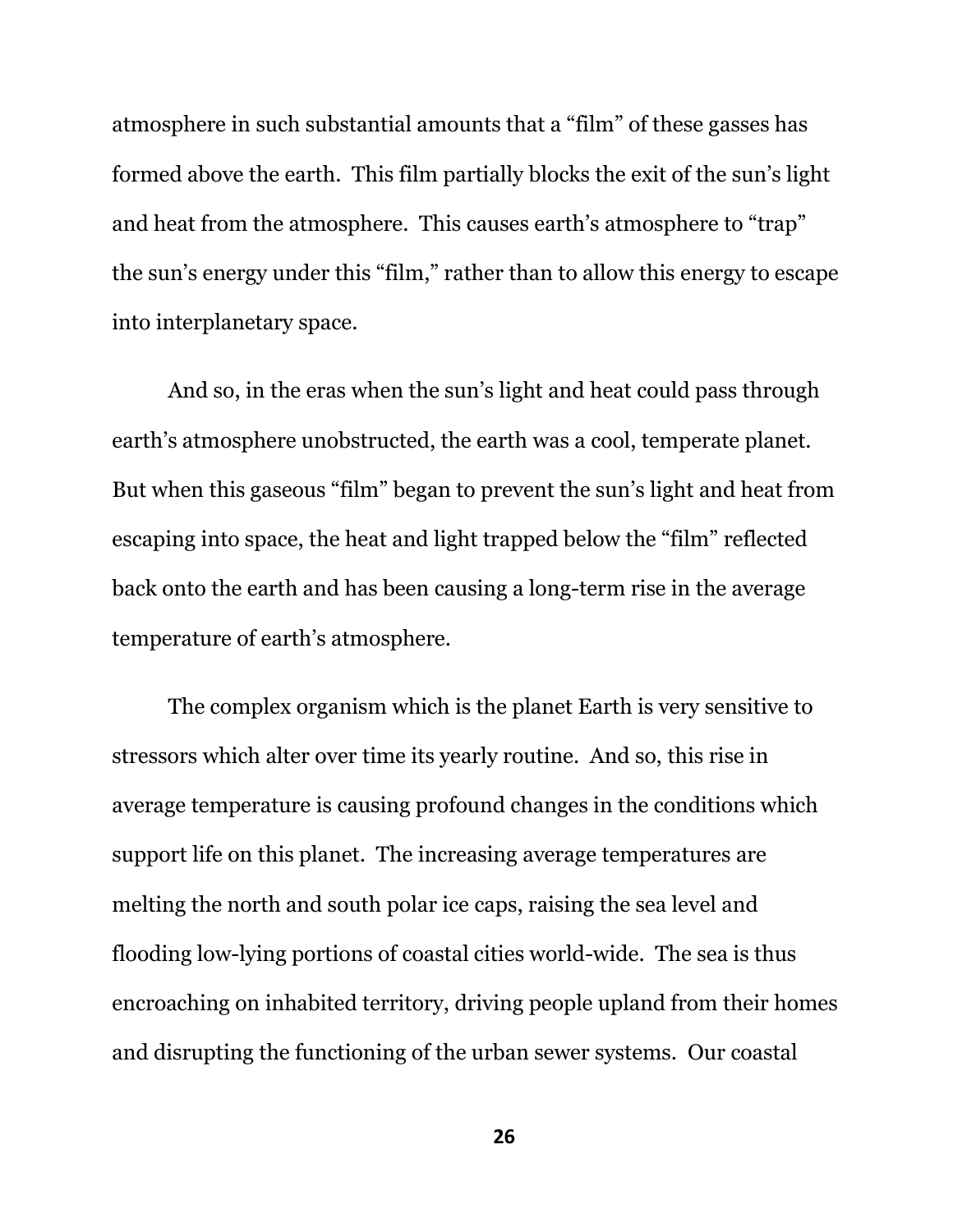cities are being flooded, and they will continue to be, until much of each city will be permanently under water. And New York City, for example, will cease to function long before Manhattan is completely submerged because so many of the vital systems (water, electricity, steam, transportation, and so on) are beneath the sidewalk and will be flooded and become inoperative even before the sea fills the streets.

In addition, the rising average temperatures will have severe effects on the land masses. Rising temperatures will cause more water to evaporate from the earth's surface, creating arid land where there were once agricultural fields, and in the end, turning those arid lands into deserts.

Moreover, the crops which are grown in the various climate regions in the temperate zones are not habituated to the higher temperatures which will prevail as the atmosphere warms. Increasingly, harvests will fall short or fail entirely as the plants wither under the hotter sun.

In addition, recent studies have found that field workers in Honduras and Guatemala are unable to work as hard or as long as they are accustomed to work. Workers who are in the habit of working 10 hours in 100 degree fields are able to work only 7 hours in 110 degree fields. Their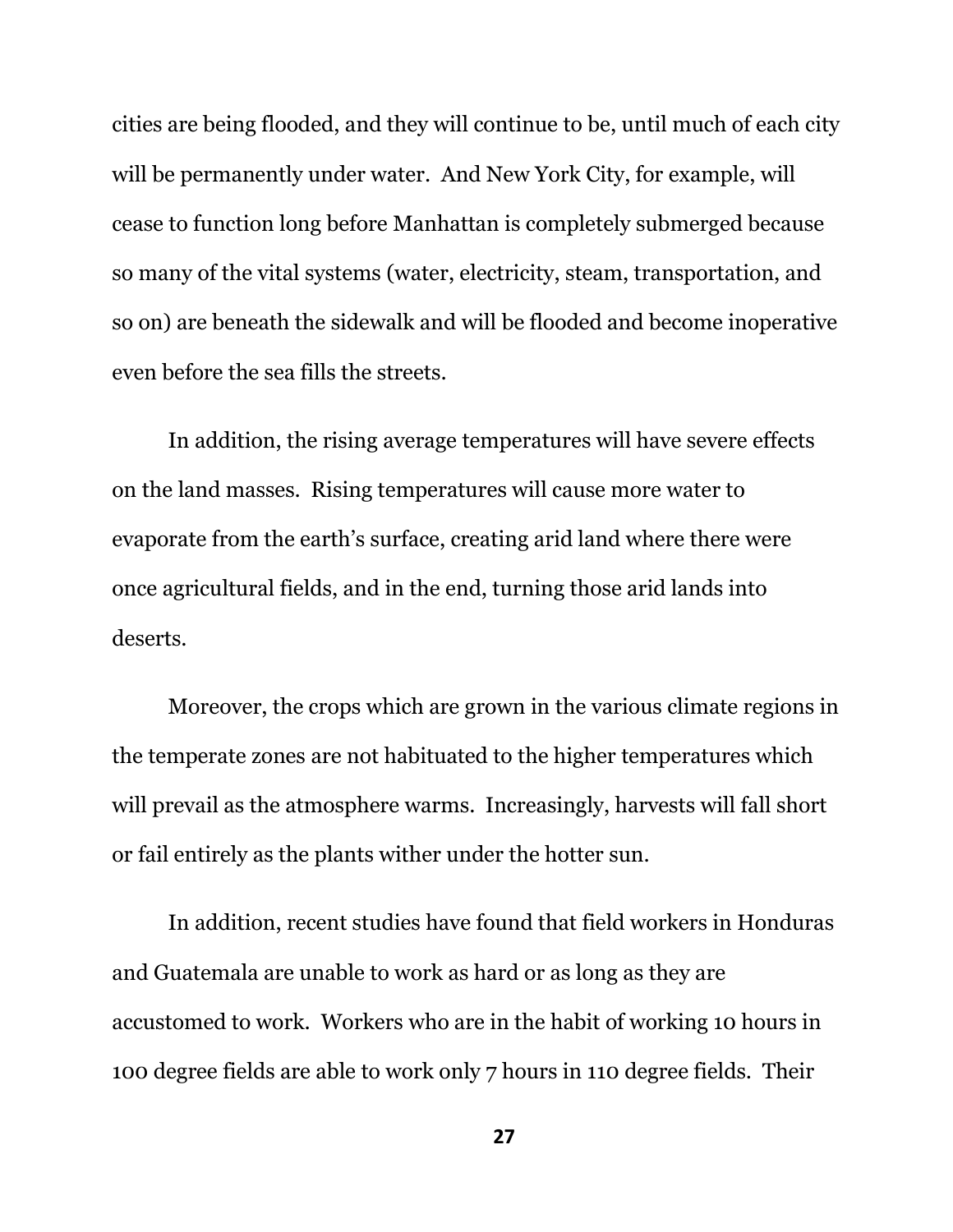bodies simply cannot endure the increased temperature. – In these findings, perhaps there is a forecast of how the increased heat will affect all humans.

The increase in atmospheric temperature will also dry out the forests and scrub-lands, supplying the tinder for greater and more ferocious wildfires than in the past. Likewise, the average sea-water temperatures in the mid-Atlantic, Caribbean, and mid-Pacific will rise, promoting the occurrence of more frequent and more devastating storm events.

This is the future of humans on this planet, according to the weather scientists. But we should not expect that humanity will come together to pull us all collectively away from this impending danger. The chances of this happening get slimmer by the day—for, there are not so many days left until we have passed the point of no return, as far as the pollution of the atmosphere is concerned. At that point, we will have no way to reduce the amount of CO2 in the air to healthy levels. We will begin to take in less oxygen with each breath until the time comes when whole cities will suffocate from oxygen deprivation and die within a short time.

Those, such as I, who are inclined to believe the predictions which are based in research and legitimate science, now find ourselves opposed by a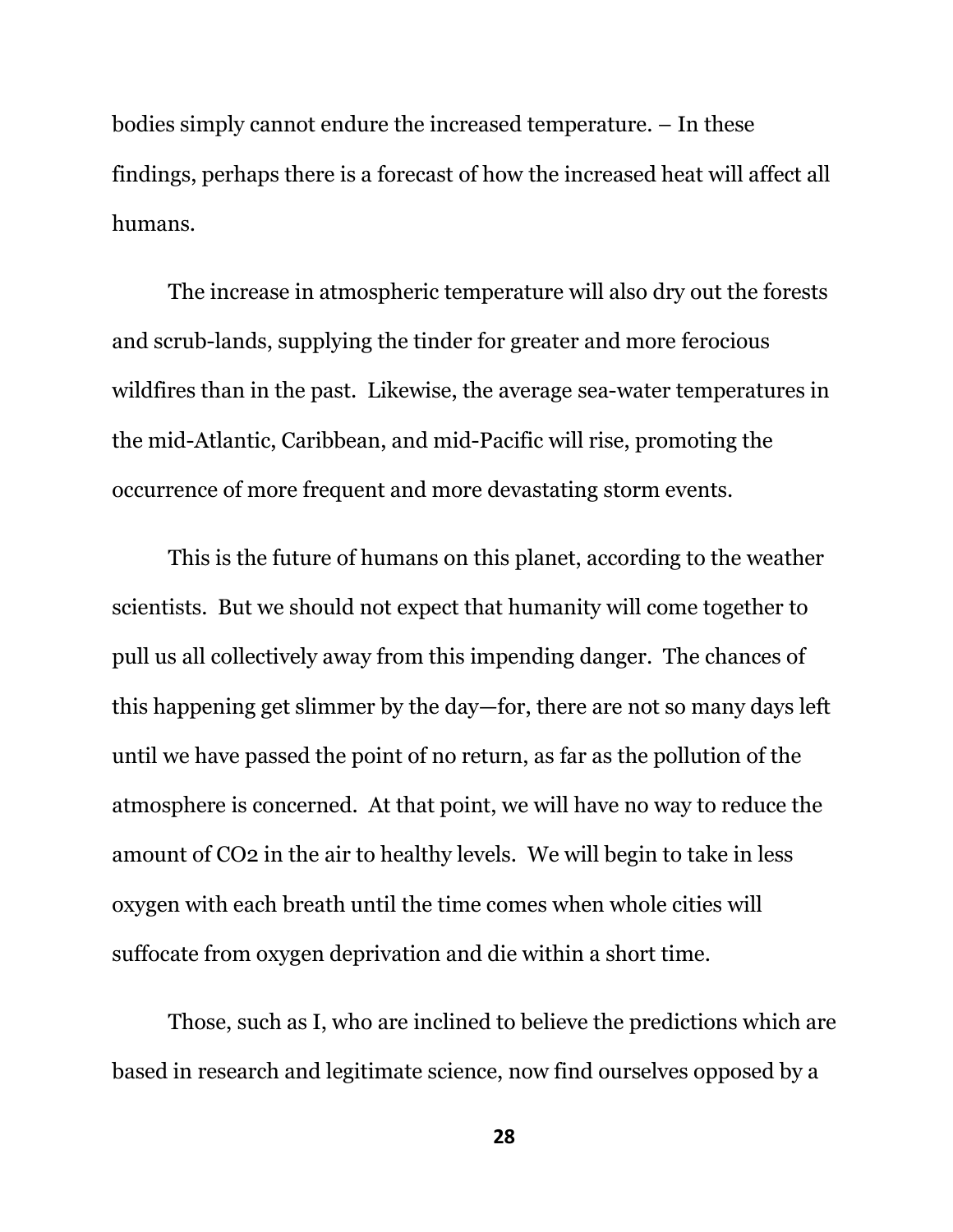Know-Nothing faction who deny that catastrophe is impending and who say that such predictions are based on "fake news" from the "fake scientists" who make them. These Know-Nothings are led by Donald Trump, the US president, who is attempting at this moment to subvert not only American democracy (an issue for another essay) but the knowledgefoundations on which all peaceful and trustworthy societies are built.

Trump has created his own climate science—which directly opposes the premises and the conclusions of legitimate mainstream climate science research. Journalists have revealed that Trump began his "new climate science" by paying willing scientists to write articles and notes in climatescience journals and scholarly books, challenging the self-consistent and repeated conclusions of mainstream researchers. This anti-science has continued for several years, so that the Know-Nothings can now claim that "scientists" deny the legitimacy of the predictions of catastrophe.

This creation of a whole "anti-science" demonstrates to me how far Trump will go to deny that he is wrong on an issue, and to call his followers home to the henhouse, no matter how outrageous the untruth of the issue is. As a result, the nation is polarized on the fundamental issue of what the facts are in the climate-crisis debate. This split in the electorate means that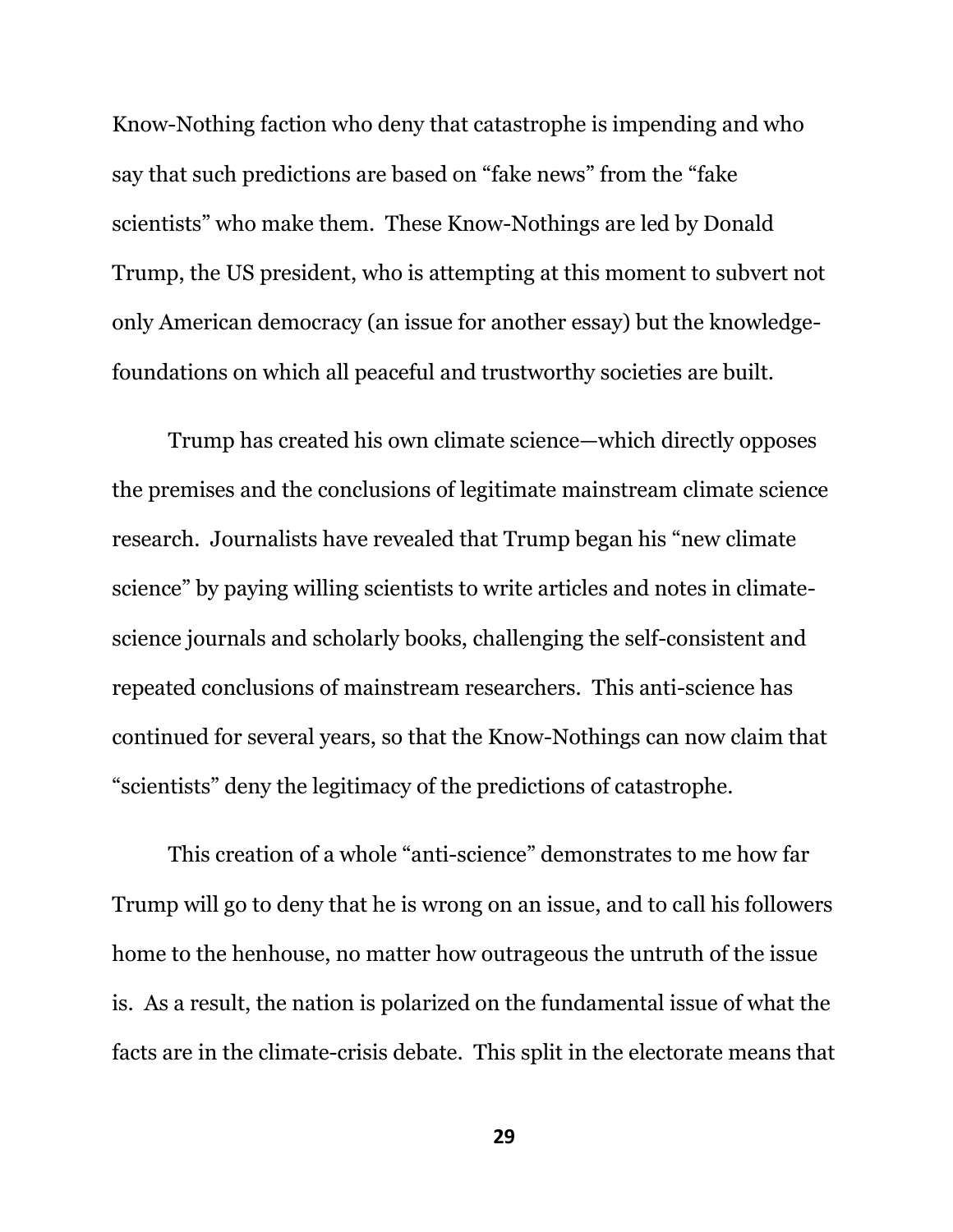nothing will be resolved, and no action will be taken. Meanwhile, Trump is still selling the nation his anti-science in order to stimulate the coal and petroleum industries, who, though they are big-money donors to Trump's campaign for a second term as president, are the actual *causes* of the climate crisis.

[Witness also Trump's current campaign to "anti-scientize" the scientific community's findings on the novel coronavirus and the Covid-19 disease which is causing the current pandemic. Trump's aim here seems to be to undercut the scientific conclusions and the consequent recommendations to the public to preserve public health in favor of the economic "re-opening" of those areas of the country subject to the "stay at home" orders issued by the various governors, which have dealt a severe economic blow to the United States.]

To return to our topic, the obvious technological solution to the continued threat of climate change is to remove the carbon dioxide gas in the planet's atmosphere and to prevent its replacement by additional  $CO<sub>2</sub>$ emissions in the future.

Removing the current burden of  $CO<sub>2</sub>$  from the atmosphere is a technological problem. And the technologists have risen to the occasion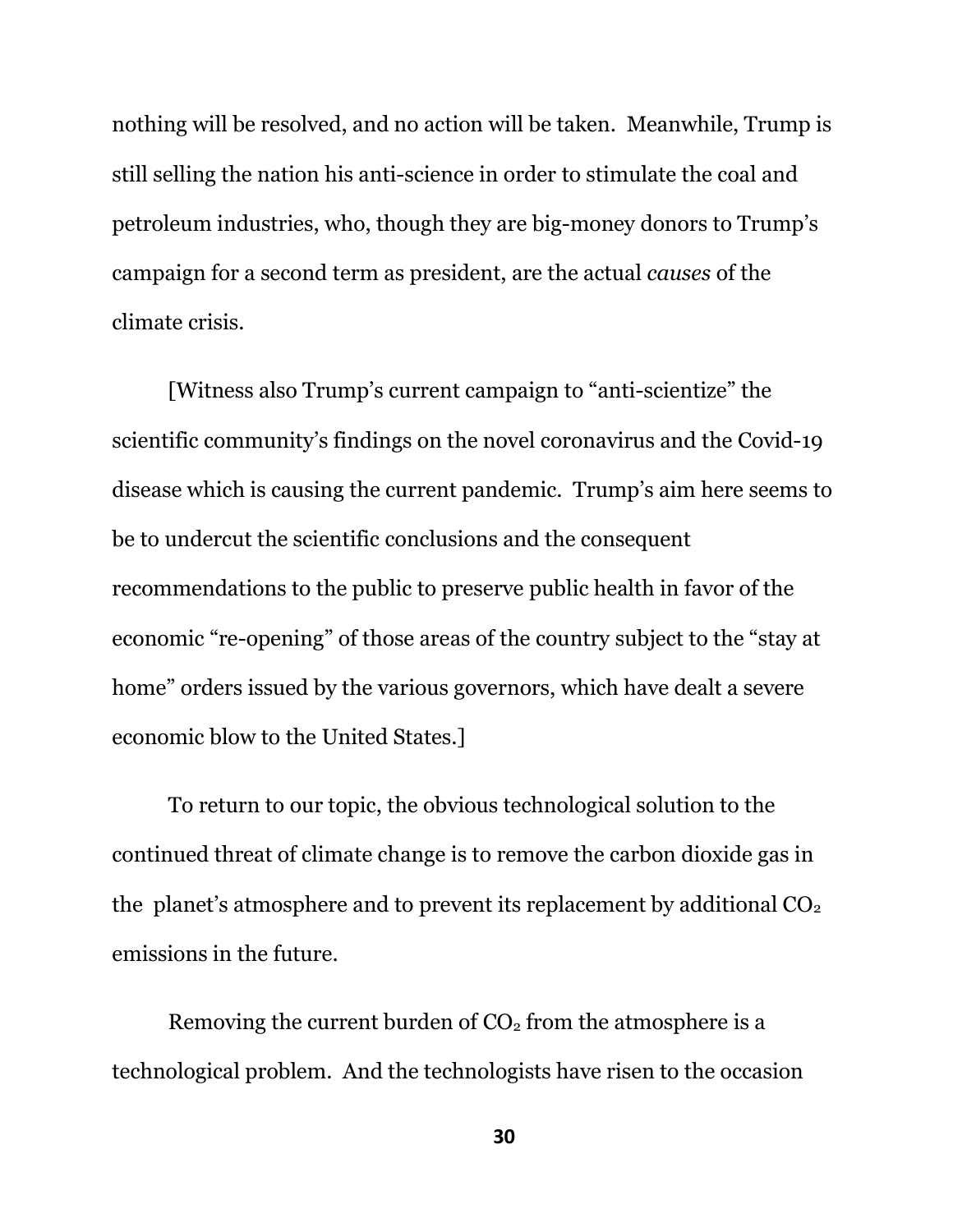and begun to develop ways of capturing air-borne  $CO<sub>2</sub>$  and literally burying it in the earth. (I can not imagine the unforeseen consequences in a few decades or centuries of having giga-tons of CO2 gas percolating through the soil. Will they never learn that technology is not a human invention? It is an enemy's curse on humanity. And the enemy is like the Joker, who always has an unforeseen angle to play from. – However, I do not think that we will have the time to worry about these things. We will be gone before then.)

But building skyward-reaching towers, Babel-like, to suck the CO2 out of the air will be a feat less difficult than stopping the polluters from continuing to pour the stuff into the atmosphere. It is these people who are now responsible for the future untimely deaths of your children and grandchildren, and indeed of all humanity.

It is not difficult to understand why the polluters will continue to pollute. When the Industrial Revolution began in England at the end of the 18th century, the industries which led the revolution were small—grain milling, cloth dying, fur processing, lumber production and wood products, import and export, and so on. The reason that these industries were small is because England is small. It is a relatively small island, of which the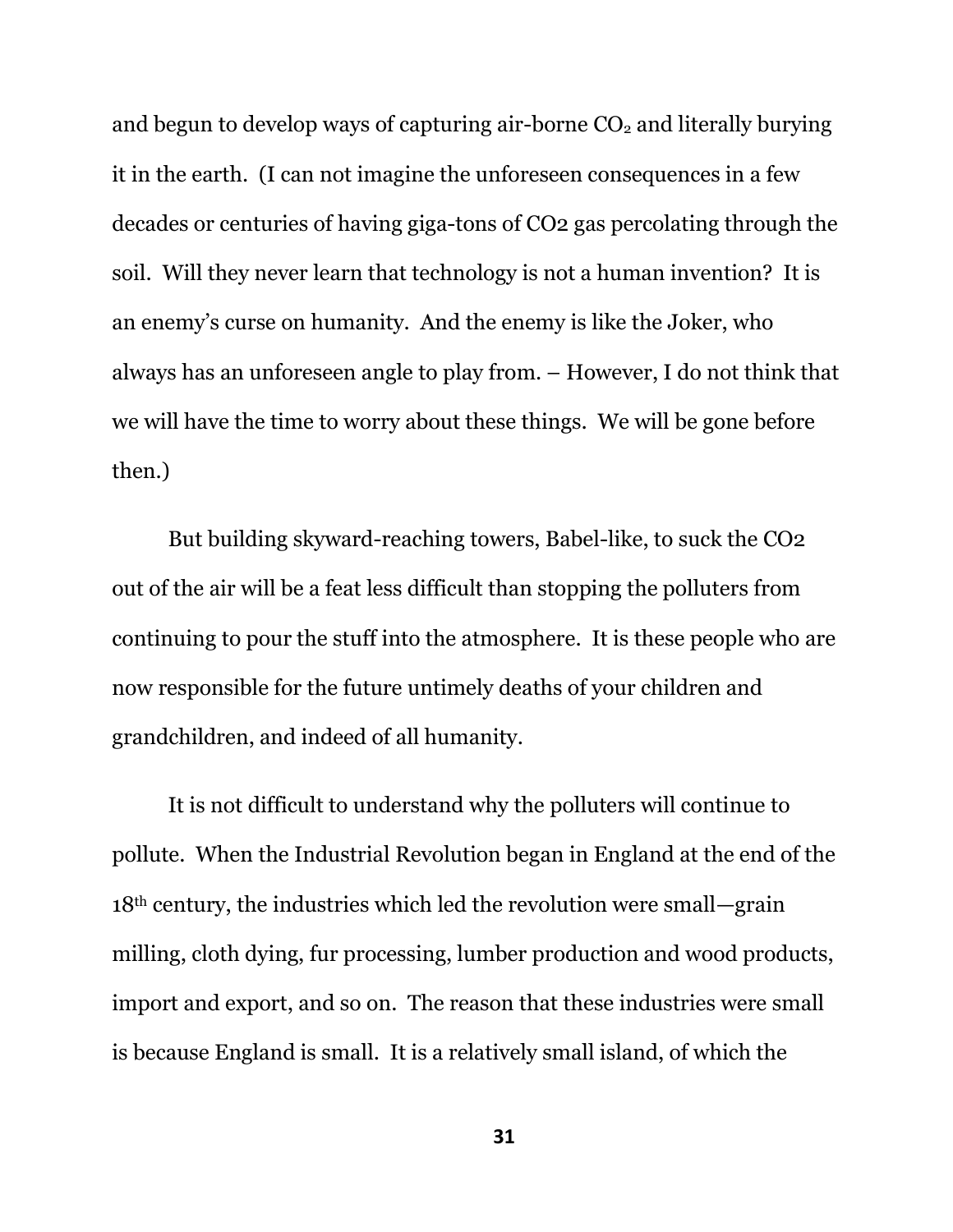habitable parts are divided into very small, fenced pastures and plots and gardens. We Americans know nothing of this close kind of living. Even the New England towns, so compact and British, are surrounded by large open expanses of land.

When America began to undertake large-scale industry, the entrepreneurs had room for their businesses to expand and to grow; room to begin new cities at the new railroad junctions; room to grow boom towns during the several gold rushes; room to reach new markets, such as Russia and China. In America, there was room for anything and everything. And so, the American promise was interpreted as being fulfilled when a person with little more than determination could begin a new life in a new place, and grow into a wealthy, well-respected member of his or her community.

The transportation of the time reflected and indeed, brought about this sense of endless possibility in the American vision. Technological advancements in harnessing power from water, steam, and later, petroleum products, opened a continent to those willing to risk building an entirely new life in a strange place. And thus, the Euro-American version of civilization, which did not include respect for human life, recognition of the universal community of humankind nor the commonalities of peoples of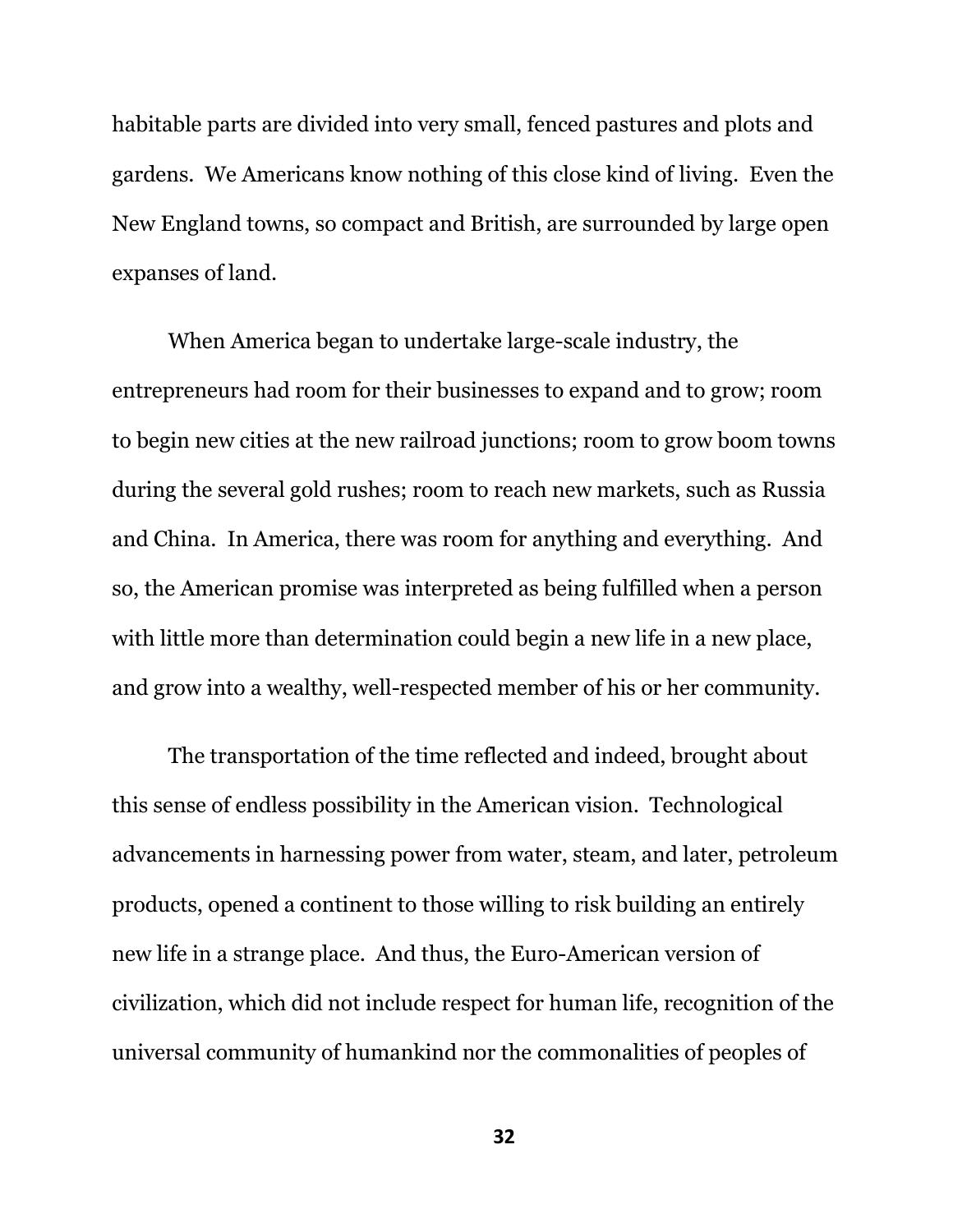various skin tones and ways of life, spread across the North American wilderness, which happened to have been populated for centuries by non-Europeans who lived close to the land and expressed their culture in non-European ways.

Toward these indigenous peoples, and indeed, toward all people of color, including most worthy of note, the African slaves transported and sold to white plantationers, the Euro-Americans felt a fierce and unrelenting attitude of superiority, due to three factors: technological superiority (they were able to conquer and kill more people of color than the latter were the former); belief in the superiority of their Christian religious faith over any other variety of worship of any other deities than God the Father and Jesus Christ his son (who was understood to be neither Jewish nor more darkly complected, but rather, Christian and white, just like his Gentile followers were); and finally, education and refinement, which became available as consequences of the success and wealth of the American White Male Establishment.

One aspect of the culture which these white men founded in North America was its need for transportation of people, goods, and information over long distances. These needs were quite quickly filled by the invention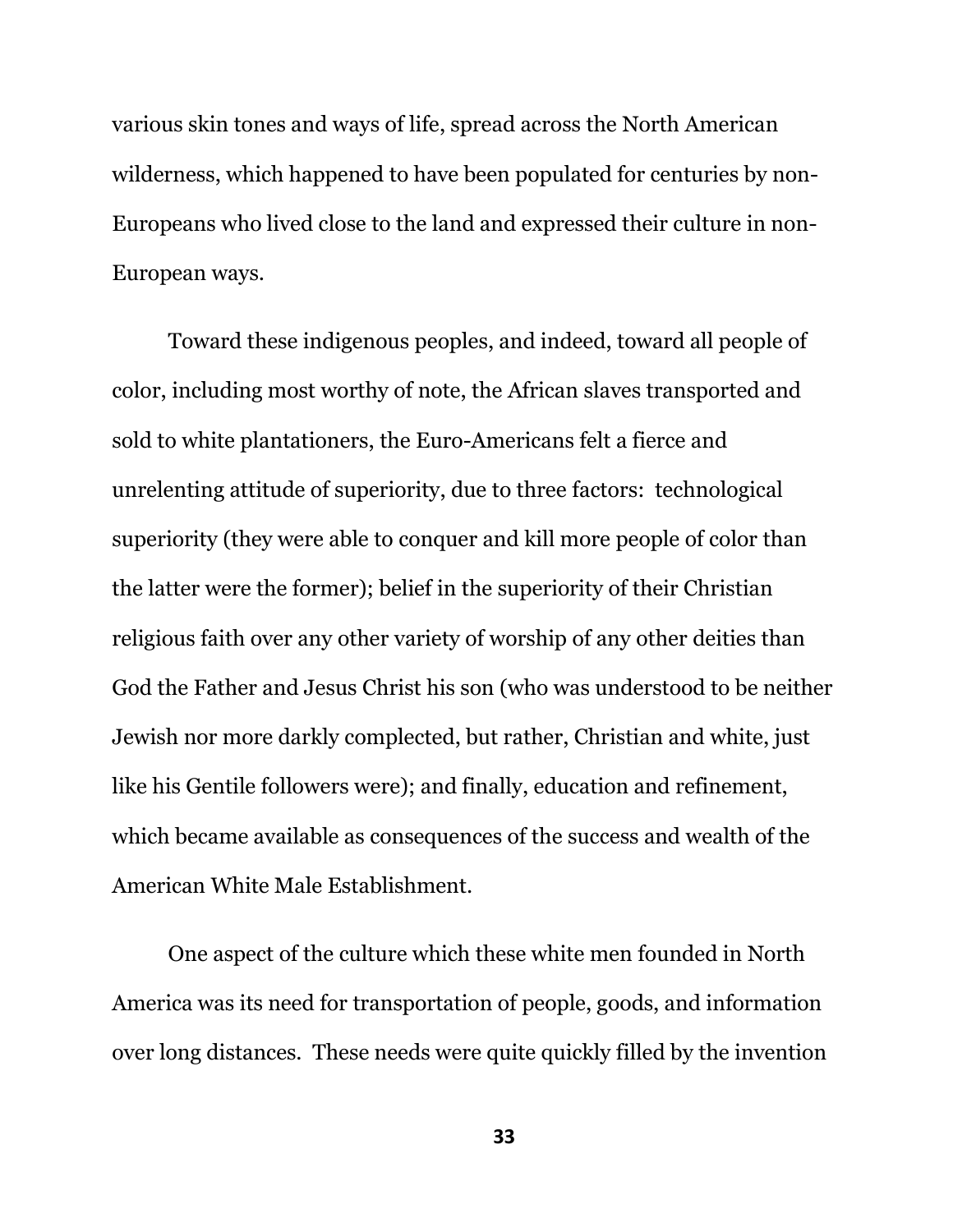of the steam locomotive and thus of long-distance railroads, of steampowered riverboats and of lake- and ocean-going freighters, and finally, of the telegraph. These innovations permitted the American brand of culture to spread throughout the continent. It also allowed continuous contact to be maintained between the "civil" urban business and military establishments, and the most distant outposts of the new, "free," and prosperous American way of life—as well as providing the re-supply routes, the transport of military personnel and equipment, and the transport of raw materials to the eastern urban manufactories and of the goods they produced to their intended markets.

The freedom of movement which this American attitude engendered—symbolized by the "cowboy" icon, a lone horse and an armed rider unrestricted and pursuing the rider's personal whims—has for a century and a half been a fundament of the American worldview. Our society now is founded on the principle of freedom of personal movement because we have designed our cities and our way of life on this principle. Whereas our founding fathers were accustomed to live in the towns and villages in which they were raised, we now find it perfectly acceptable for our children and their families to live in places, usually cities, which are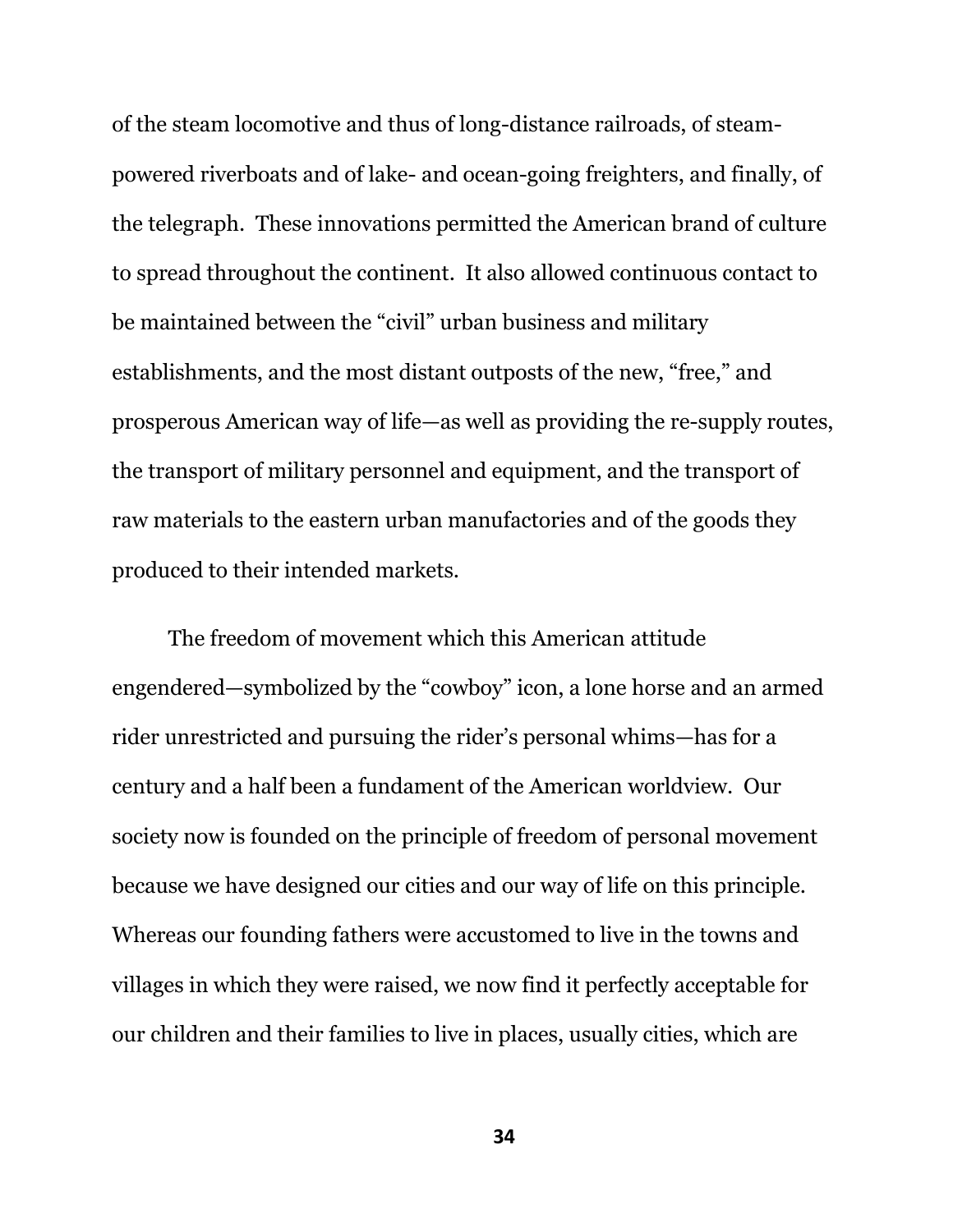some distance from the cities in which they were raised. Indeed, even their parents retire and move to other places.

Such families, though they live in places far separated from their parents and siblings, can remain in contact with their family members because of the current technology—telephones, cell phones, laptop computers, tablets, as well as airplanes, which can deliver a person virtually anywhere in the world in a day or less, and for shorter distances, automobiles driven on limited access roads. – Indeed, some successful or striving people work in one city and live their daily lives—other than work in a different city, flying back and forth between the two cities.

The point here is that the cowboy icon remains with our social vision in a morphed way. The cowboy is still armed—currently, in an outrageous way, which threatens the lives of the people around him—but has traded in his horse and saddle for an automobile or a pickup truck, which is marvelously faster than his horse, and far more comfortable than his saddle. Nonetheless, the miles between where the cowboy is located and where he wishes to be are still there, separating him from his haven and calling him to conquer them.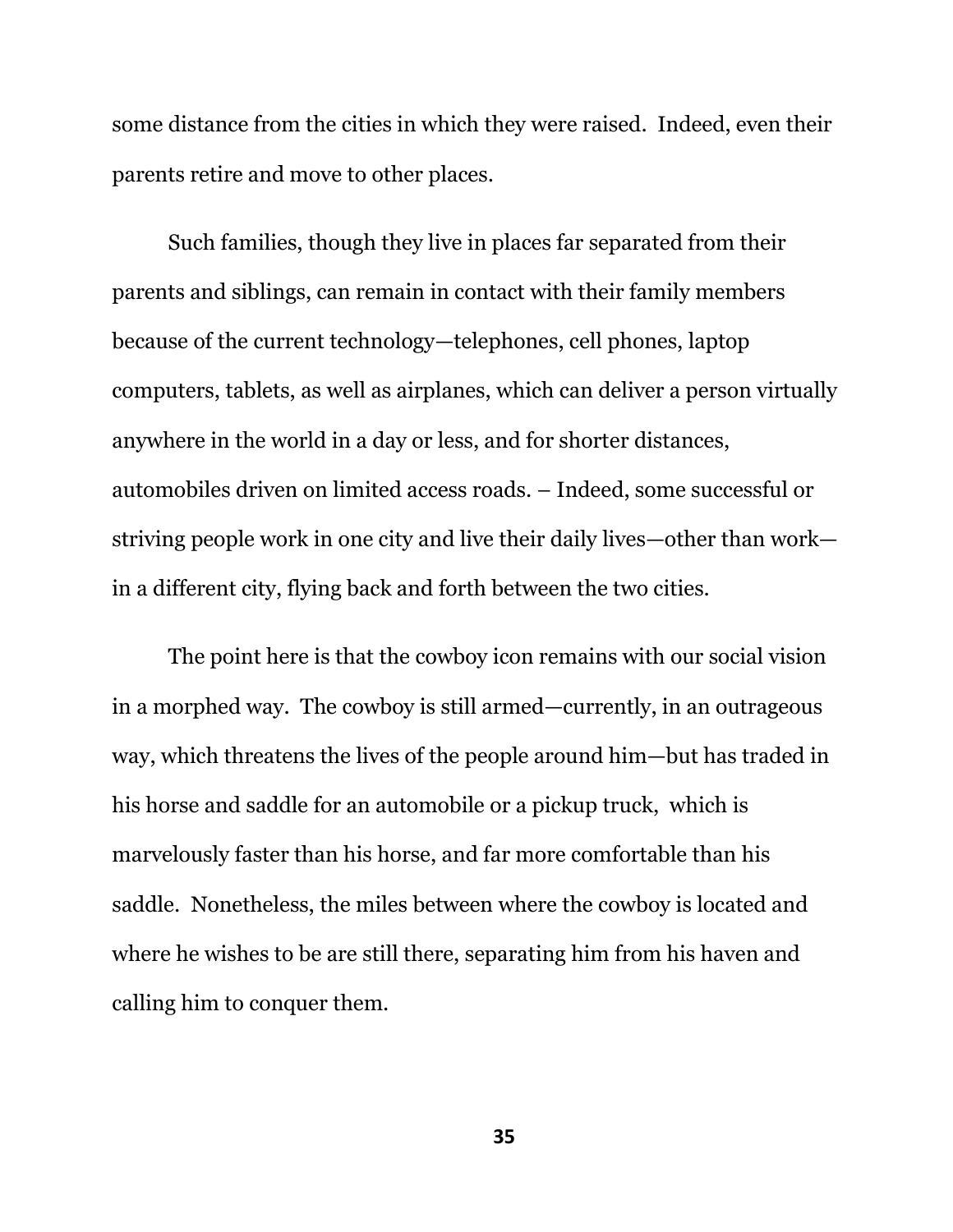With distance and travel at the heart of our current culture—and because our entire transportation-loving culture rides in vehicles which use petroleum products for fuel—how is it possible to diminish significantly our CO2 output from fossil-fuel-powered transportation vehicles? Automobiles and long-haul trucks are not luxuries in our society—though those who have too much money (measured against the many millions who faultlessly are destitute) often spend lots of money to buy premium automobiles. At any rate, automobiles, airplanes, and trucks are *necessary* in order for those who live comfortably in our society to negotiate their way in it. Business-people must travel; young parents must get their pre-school children over to grandma's on their way to work; and so on. The fact is that virtually every store we shop at, every church we attend, every friend or relative we might want to visit cannot be gotten to without a private transportation vehicle.

So, is it realistic to plan to eliminate atmospheric pollution by eliminating the automobile as the source of much of this pollution?

Are you willing to give up your car for the sake of reducing carbon emissions? If you are not, why should anyone else be expected to do the same?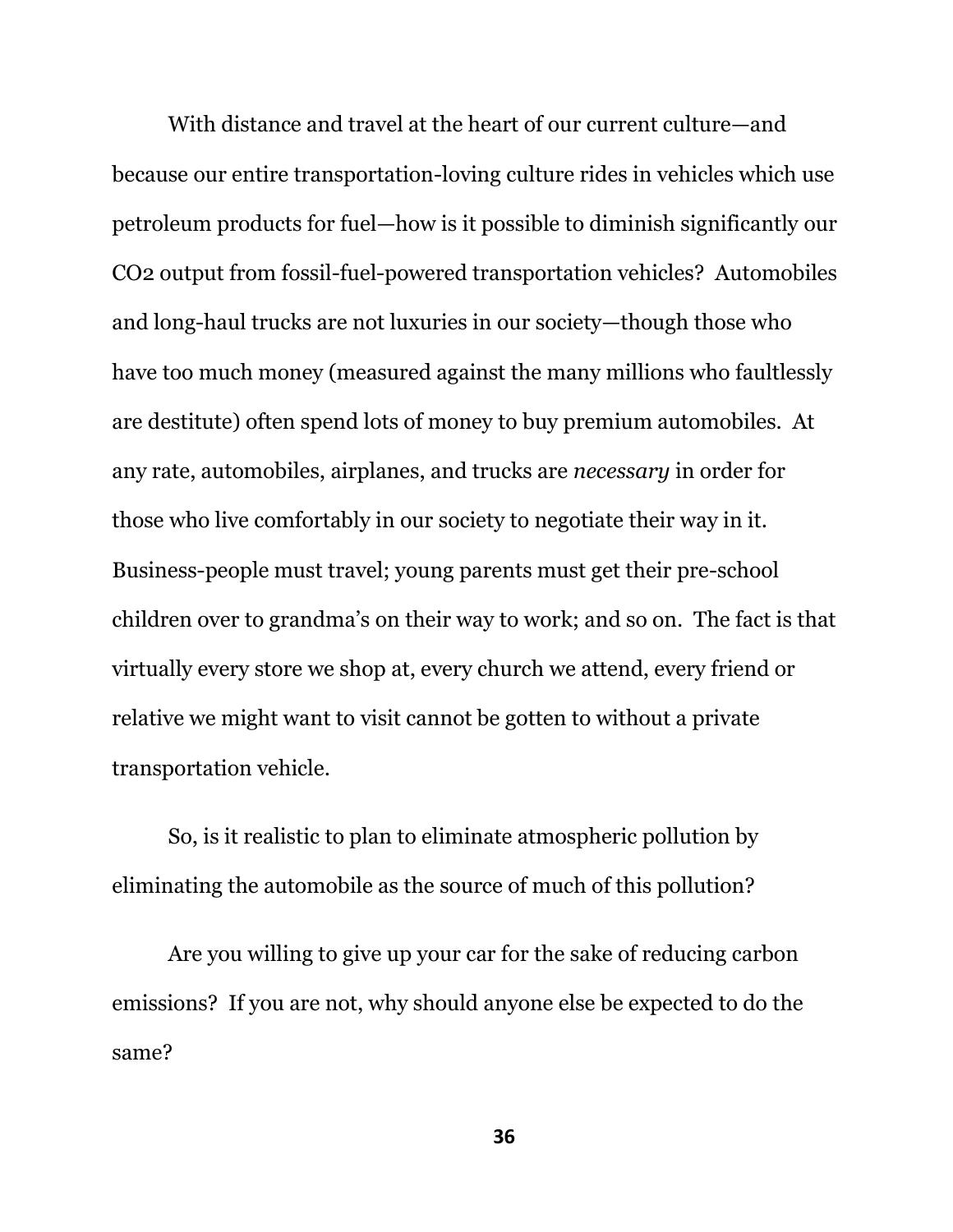And if it should come to pass that cars are no longer available to the public, who are now forced to ride buses to work, can we really expect a young working mother to set out for work with junior in one arm, her laptop and briefcase in the other, and both shoulders draped with babynecessities bags, to walk through the winter rain or snow (falling at the new usual rate of 6 inches an hour) so that she can get to the bus stop by 5:30 a.m., to sit in a bus fighting snow as well as morning traffic, to jump off the bus, to walk the four blocks to grandma's low-carbon-footprint apartment where she can expect to use the stairs rather than the always packed elevator, to drop the baby off, to slog through the snow several blocks to a different bus stop, to catch a bus which will take her to the city center, within two blocks' walk of her office building—and then, to be presentably dressed, organized, and ready to be a productive worker for the next 8 or 9 hours?

This kind of suburban-to-city lifestyle is, of course, just not feasible without private automobiles. The preparation which is demanded by the take-the-bus option just to *get* to work is a job in itself. And as a result, Mom can expect regularly to put in 19-hour days from the time she steps out the door to the time she drags herself into the house in the evening.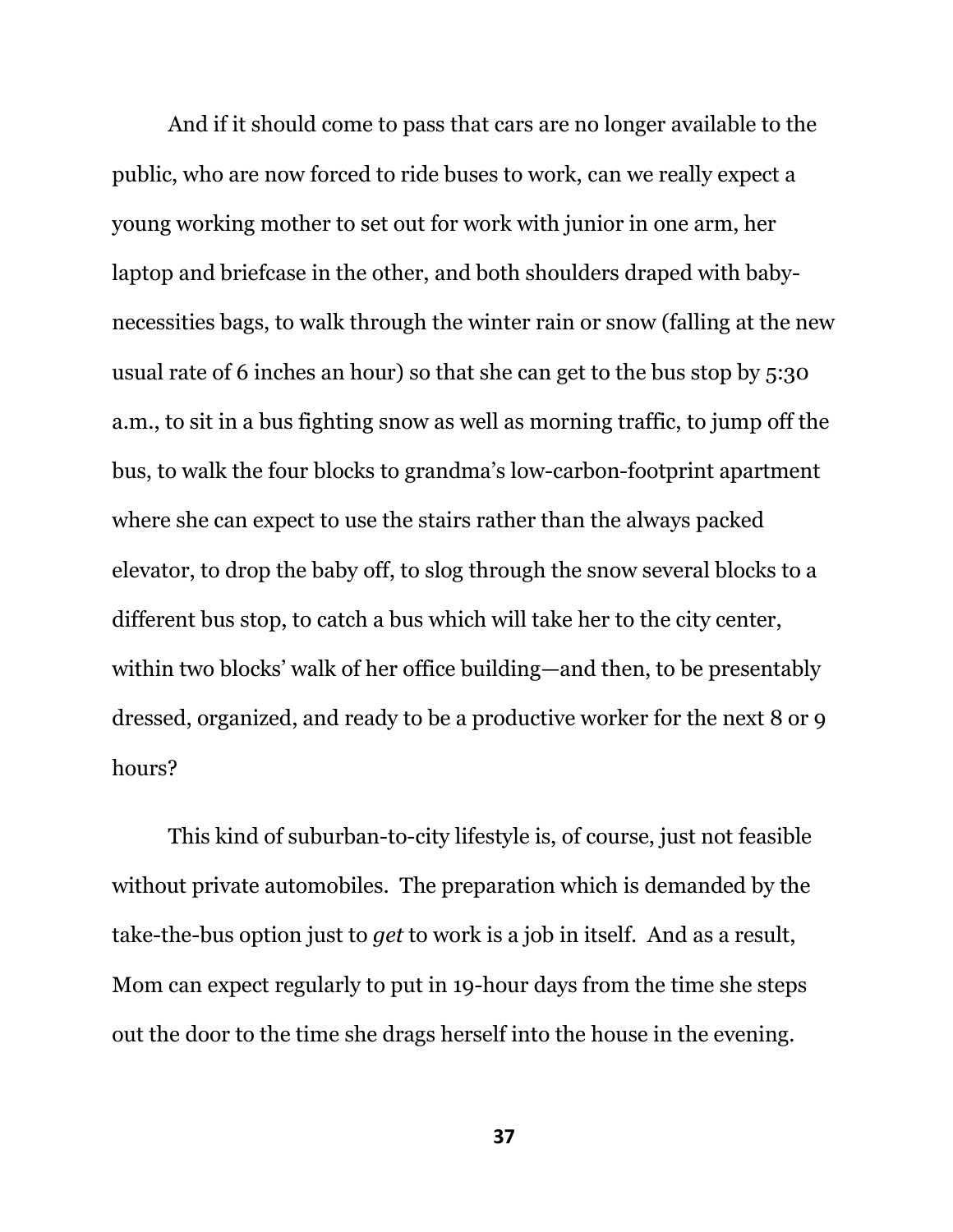What are the functional alternatives? We don't live in the little Netherlands, where we might joyfully bike to work. And can you image Donald Trump or other oligarchs biking to work in their \$2,000 suits? And how would the Vice-President of the United States travel the 2.5 miles down Massachusetts Avenue in Washington D.C. from his or her home at the Naval Observatory to his or her job in the White House?

Currently Mr. Pence does so by motorcade, with much siren-noise and motorcycle blatting. Imagine now that automobiles are forbidden for the sake of breathing. In that case, the Vice President would travel there in her bicycle-cade, where she peddles her bike in a circle-the-wagons protective heap of Secret Service personnel, each peddling alongside, furtively watching the windows and roofs of the passing buildings for snipers? Or maybe the technologists could make a two-seated bicycle perhaps something like a rickshaw, with a brawny Secret Service guy huffing away on the first seat, grinding the rig up Capitol Hill—so that the powerful one could sit in privacy, protected from the elements if not the IEDs, and take off her pant-leg clips.

Those who are urging us to be hopeful about the impending devastation are overlooking two crucial American qualities, which in one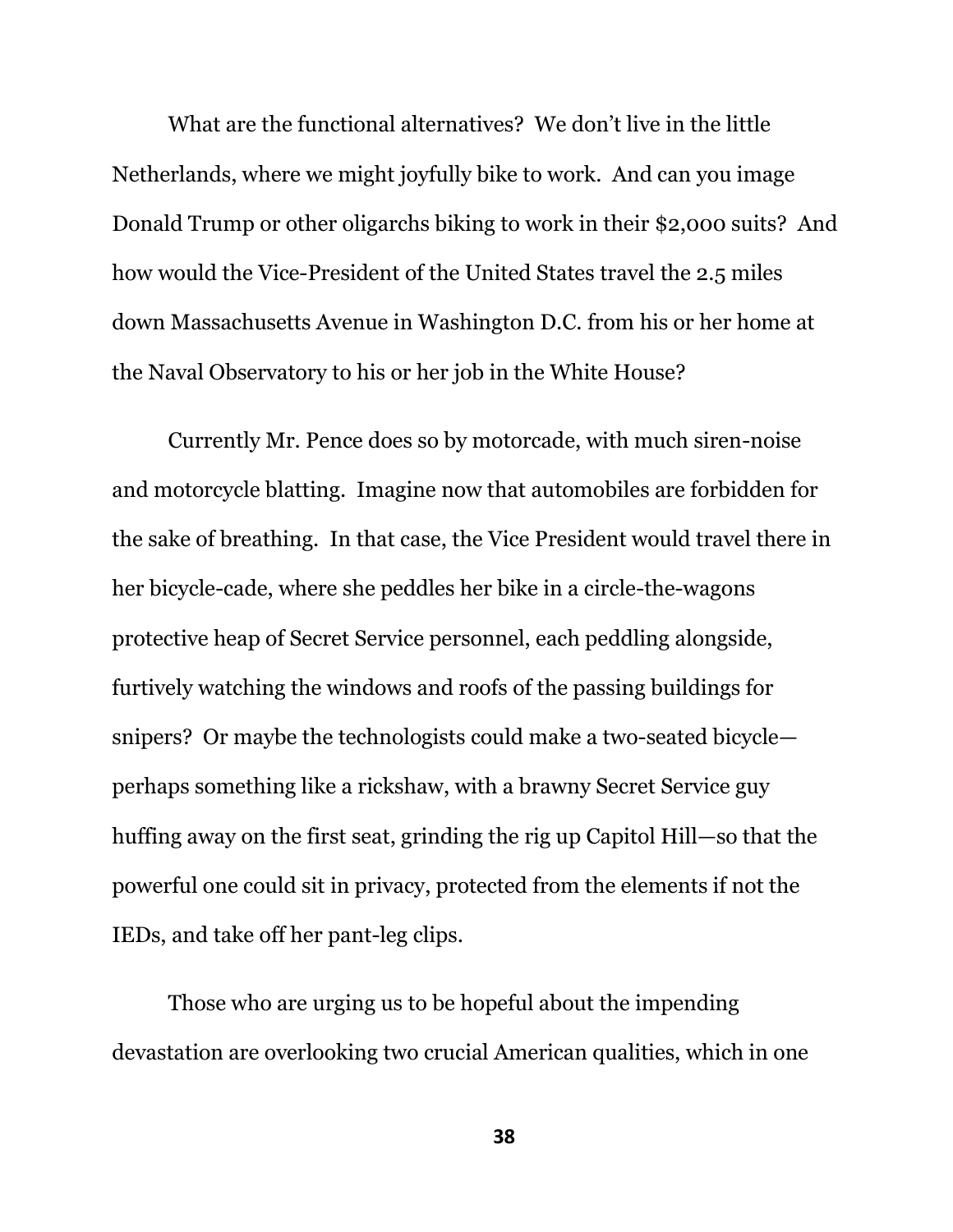way or another we all share. First, Americans are greedy and competitive. Need proof of that? Just recall your drive into work this morning. The fact is that we would step on each other's faces to scrabble up to a place 12 inches higher than the place we had before. – Remember those old Black Friday midnights, when people would circle the block waiting for the Walmart to open at 4 a.m., so they could get "unbelievable bargains"? Those folks were so greedy and competitive that several times, living, ordinary people *lost their lives* as the throng crushed forward to squeeze into the Walmart doorway.

These crushers-at-the-door are the folks that you hope will cooperate with each other so selflessly that together the human community, recognizing one another as their brothers and sisters, will join together in solidarity to administer artificial respiration to the planet until its heart begins beating again on its own? Good grief!

And the second disaster-inviting American quality? Dissociation from the common problem to indulge our individual lives. Is there a migration problem on our southern border? We don't involve ourselves deeply enough even to find out what the problems of the refugees are. We see them simply as inconvenient distractions from what we'd rather be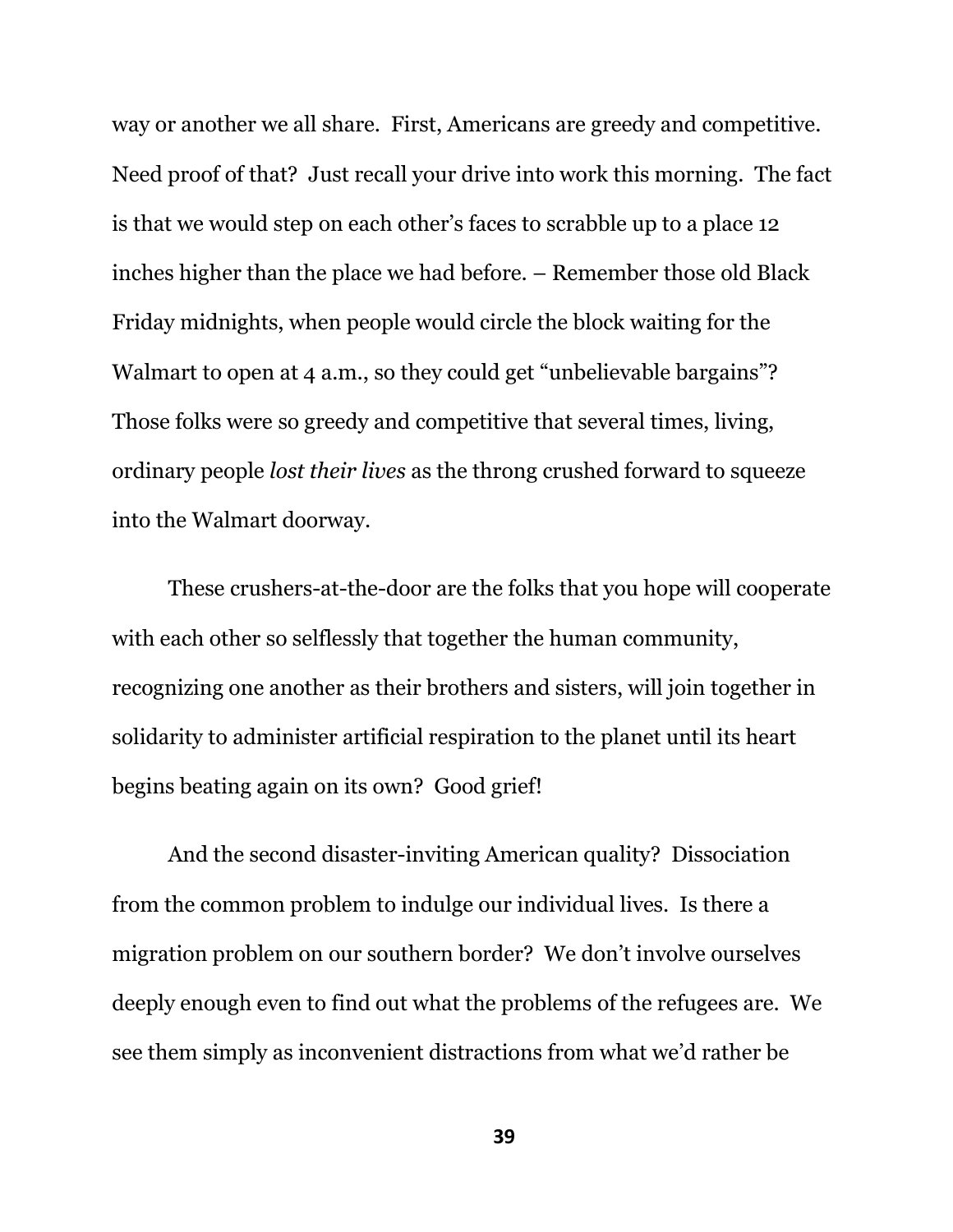doing, such as watching CSI. "Send the army in!" – Have they got a flooding problem in Miami, where slowly the ocean-level is rising? The Corps of Engineers will figure it out. "Send in the Corps!" – Having wildfire problems out in California? Gee, we feel bad for you for the four minutes of films of your homes burning down on the TV news. Then, having gotten that emotion of concern out of us ("Those poor folks, what a shame! Thank God it wasn't us!"), we don't want to be interrupted by any of that stuff again, while we watch *Miami Vice*.

As always, we have the wealth and the luxury to hire someone else to solve our problems for us—and to do the heavy-lifting for us. And so, while we've got our faces planted in our various screens, spending our spiritual lives playing our fantasy games, and imagining that the real world is just like these games, the silent, hovering devastation approaches us. In our ignorance, we do not even recognize it.

Then the call goes out: Save the planet. Give up your cars.

And we shout back, "Hell, no. I paid \$53,000 for that pickup."

This is how it will happen. Some will die in their sleep. Some will suddenly realize that their dying is underway, and panic. Some who are not